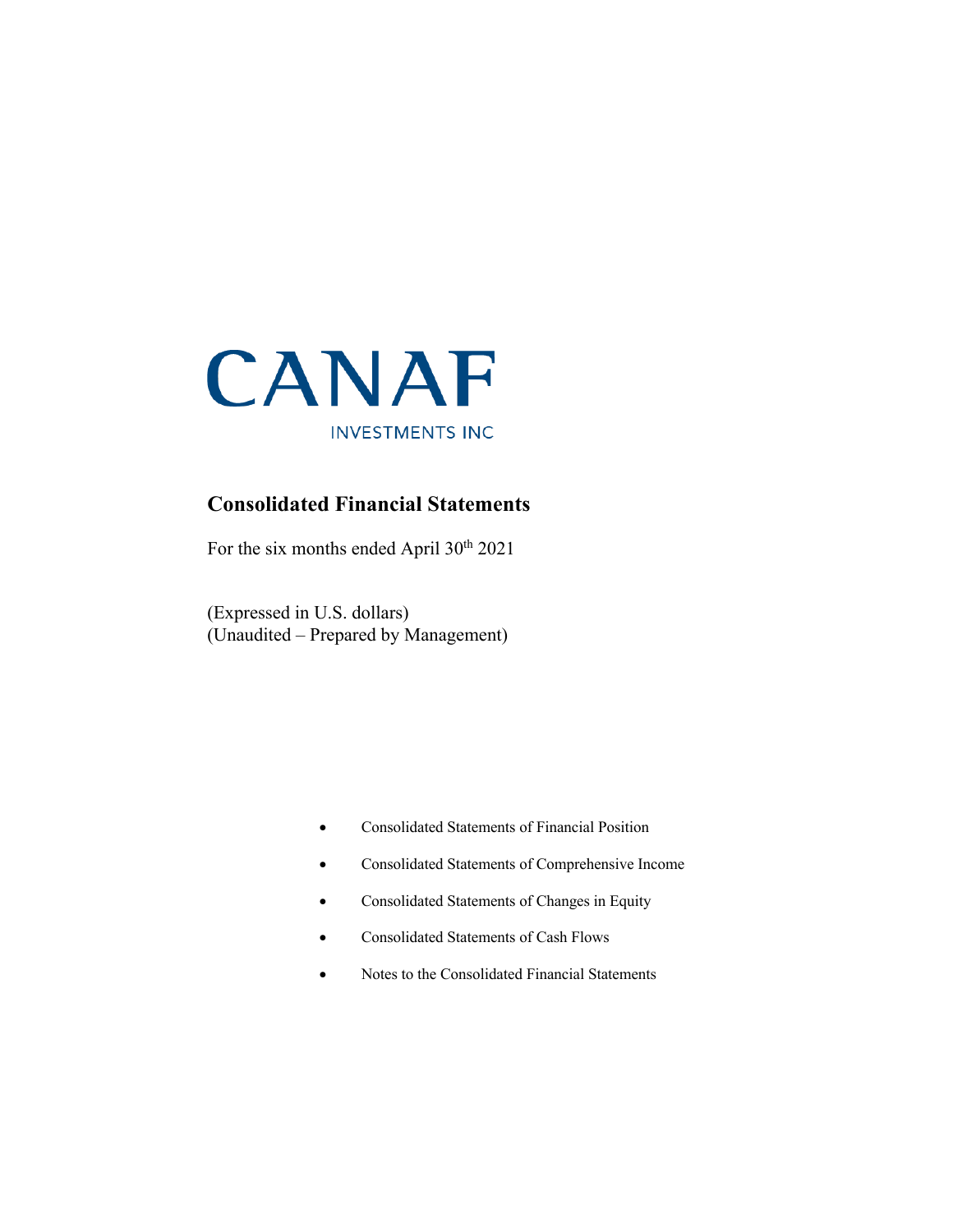## **Notes to the Consolidated Financial Statements**

As at April 30, 2021 and October 31, 2020 (Expressed in U.S. Dollars)

## **NOTICE OF NO AUDITOR REVIEW OF QUARTELY FINANCIAL STATEMENTS**

Under National Instrument 51-102, Part 4, subsection, 4.3 (3)(a), if an auditor has not performed a review of the interim financial statements, they must be accompanied by a notice indicating that the financial statements have not been reviewed by an auditor.

The accompanying unaudited interim financial statements of Canaf Investments Inc. ("the Company") have been prepared by and are the responsibility of the Company's management. The unaudited interim financial statements are prepared in accordance with International Financial Reporting Standards and reflect management's best estimate and judgements based on information currently available.

The Company's independent auditor has not performed a review of these interim financial statements in accordance with the standards established by the Canadian Institute of Chartered Professional Accountants for a review on interim financial statements by an entity's auditor.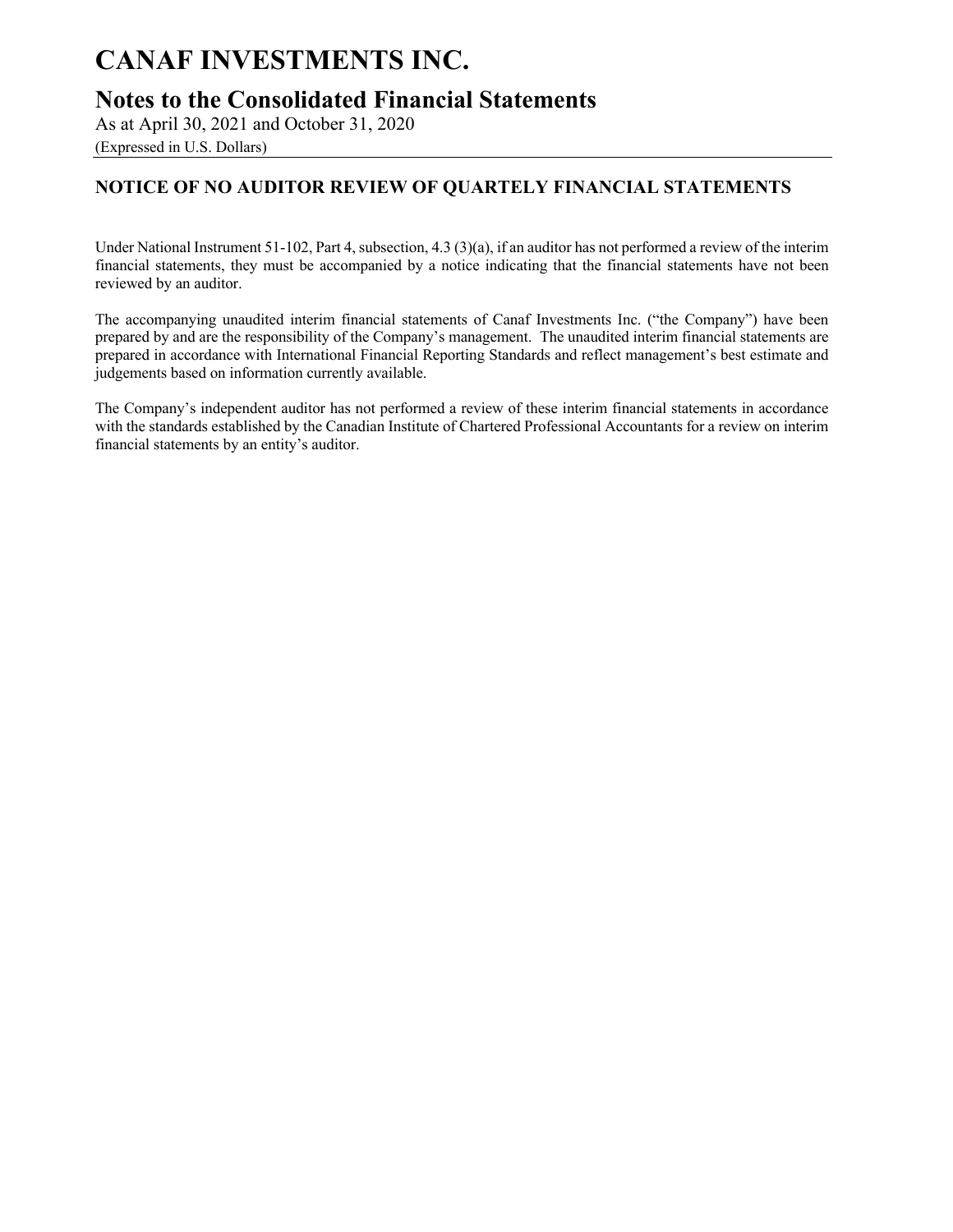# **Consolidated Statements of Financial Position**

As at April 30, 2021 and October 31, 2020

(Expressed in U.S. Dollars)

|                                                            |             | Apr 30      | October 31  |
|------------------------------------------------------------|-------------|-------------|-------------|
|                                                            | <b>Note</b> | 2021        | 2020        |
|                                                            |             | US\$        | US\$        |
| <b>ASSETS</b>                                              |             |             |             |
| <b>CURRENT</b>                                             |             |             |             |
| Cash                                                       |             | 2,760,929   | 2,047,774   |
| <b>Trade Receivables</b>                                   | 15          | 1,489,059   | 1,296,617   |
| <b>Inventories</b>                                         | 7           | 380,294     | 417,400     |
| Prepaid Expense and Deposits                               |             | 21,602      | 21,857      |
| NON-CURRENT                                                |             | 4,651,883   | 3,783,648   |
| Property, Plant and Equipment                              | $\,$ $\,$   | 736,370     | 740,404     |
| <b>Interest Bearing Borrowings</b>                         | 5           | 1,226,060   | 1,055,996   |
| Intangible                                                 | 2(f)        |             | 1           |
|                                                            |             | 1,962,430   | 1,796,401   |
|                                                            |             | 6,614,317   | 5,580,049   |
| <b>LIABILITIES</b>                                         |             |             |             |
| <b>CURRENT</b>                                             |             |             |             |
| Trade and Other Payables                                   | 9           | 1,142,652   | 1,146,251   |
| Sales Tax Payable                                          | 6           | 49,050      | 67,845      |
| Income Taxes Payable                                       |             | 108,960     | 12,937      |
|                                                            |             | 1,300,662   | 1,227,034   |
| <b>SHAREHOLDERS' EQUITY</b>                                |             |             |             |
| Share Capital                                              | 10          | 8,079,463   | 8,079,463   |
| Additional Paid in Capital                                 | 5           | 1,342,549   | 1,342,549   |
| Accumulated Other Comprehensive Loss -                     |             |             |             |
| Foreign Currency Translation Reserve                       |             | (1,646,661) | (2,149,469) |
| Deficit                                                    |             | (2,691,827) | (3,049,200) |
| Equity Attributable to Canaf Investments Inc. Shareholders |             | 5,083,524   | 4,223,343   |
| Non-Controlling Interest                                   | 5           | 230,130     | 129,672     |
|                                                            |             | 5,313,654   | 4,353,015   |
|                                                            |             | 6,614,317   | 5,580,049   |

Nature of Operations (Note 1) Economic Dependence (Note 15) Commitment (Note 16) Segment Information (Note 17) The accompanying notes are an integral part of the consolidated financial statements.

Approved on Behalf of the Board:

*"Christopher Way" "Rebecca Williams"* Christopher Way, Director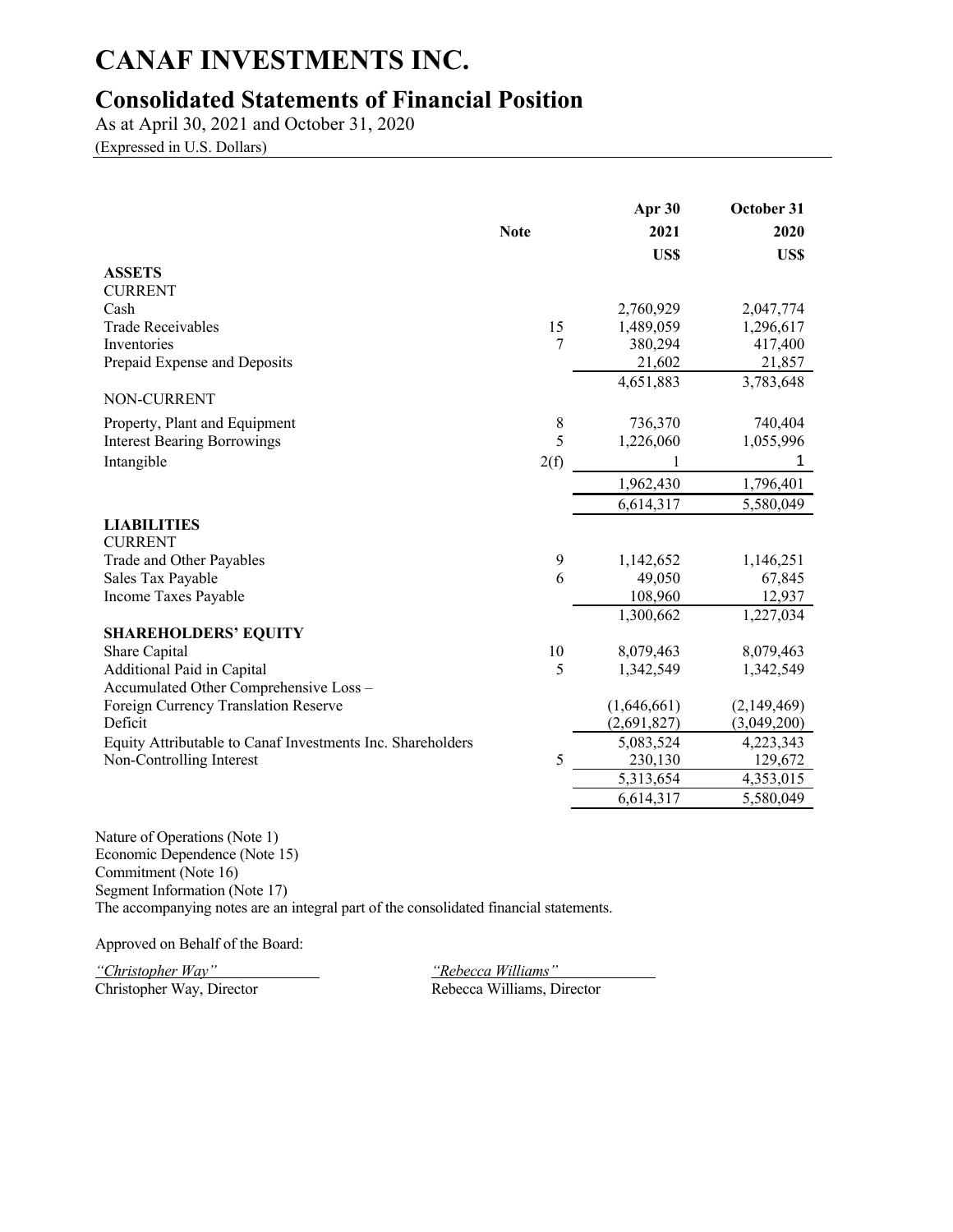# **Consolidated Statements of Comprehensive Income**

As at April 30, 2021 and October 31, 2020 (Expressed in U.S. Dollars)

|                                              |             | <b>6 Months Ended</b> |             |
|----------------------------------------------|-------------|-----------------------|-------------|
|                                              |             | Apr 30                | Apr 30      |
|                                              | <b>Note</b> | 2021                  | 2020        |
|                                              |             | US\$                  | US\$        |
| <b>SALES</b>                                 |             | 6,292,558             | 5,490,982   |
| <b>COST OF SALES</b>                         | 13          | (5,552,670)           | (4,921,993) |
| <b>GROSS PROFIT</b>                          |             | 739,888               | 568,990     |
| <b>EXPENSES</b>                              |             |                       |             |
| General and Administrative                   | 14          | (254, 184)            | (251, 490)  |
| Foreign Exchange Gain                        |             | 7,229                 | (8, 414)    |
|                                              |             | (246, 954)            | (259, 904)  |
| <b>INCOME BEFORE OTHER ITEM</b>              |             | 492,934               | 309,086     |
| Interest Income                              |             | 82,095                | 76,817      |
| Other Income                                 |             | 24,081                | 9,528       |
| Gain from Sale of Fixed Asset                |             |                       |             |
| <b>INCOME BEFORE INCOME TAXES</b>            |             | 599,110               | 395,431     |
| Current Income Tax (Expense)                 |             | (158,904)             | (109, 747)  |
| <b>NET INCOME FOR THE PERIOD</b>             |             | 440,206               | 285,684     |
| Attributable to the Parent                   |             | 357,373               | 216,019     |
| Attributable to the Non Controlling Interest |             | 82,833                | 69,664      |
|                                              |             | 440,206               | 285,684     |
| Foreign Currency Translation (Loss) Gain     |             | 520,433               | (732, 288)  |
| NET COMPREHENSIVE INCOME FOR THE YEAR        |             | 960,639               | (446, 604)  |
| Attributable to the Parent                   |             | 860,181               | (501, 428)  |
| Attributable to the Non Controlling Interest |             | 100,459               | 54,824      |
| <b>BASIC AND DILUTED EARNINGS PER SHARE</b>  |             | 0.009                 | 0.006       |
| WEIGHTED AVERAGE NUMBER OF COMMON SHARES     |             |                       |             |
| <b>OUTSTANDING - BASIC AND DILUTED</b>       |             | 47,426,195            | 47,426,195  |

The accompanying notes are an integral part of the consolidated financial statements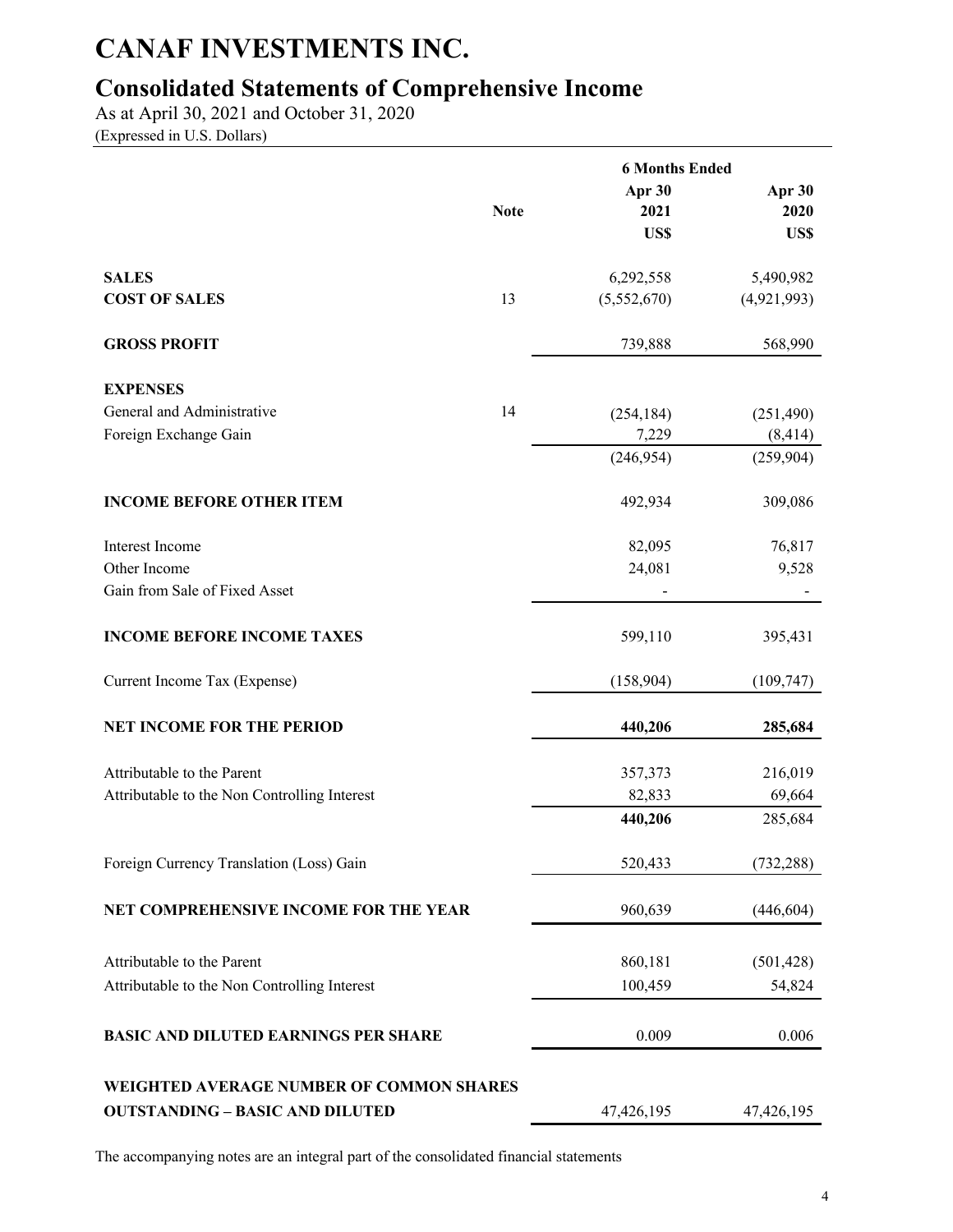# **Consolidated Statements of Change in Equity**

As at April 30, 2021 and October 31, 2020 (Expressed in U.S. Dollars)

|                                                                                  | <b>Notes</b> | Number of<br>Common<br><b>Shares</b> | Share Capital<br>US\$    | Foreign<br>Currency<br>Translation<br>Reserve<br>US\$ | Additional<br>Paid in<br>Capital<br>US\$ | Deficit<br>US\$ | Non-<br>Controlling<br>Interest<br>US\$ | Total<br>Shareholders'<br>Equity<br>US\$ |
|----------------------------------------------------------------------------------|--------------|--------------------------------------|--------------------------|-------------------------------------------------------|------------------------------------------|-----------------|-----------------------------------------|------------------------------------------|
| Balance, October 31, 2019                                                        |              | 47,426,195                           | 8,079,463                | (1,877,640)                                           | 1,342,549                                | (3,729,688)     | 23,602                                  | 3,838,286                                |
| Dividends Paid<br>Net Income for the Period<br>Foreign Currency Translation Gain |              |                                      | $\overline{\phantom{a}}$ | (271, 828)                                            |                                          | 680,488         | (107, 923)<br>216,925<br>(2,933)        | (107, 923)<br>897,413<br>(274, 761)      |
| <b>Balance, October 31, 2020</b>                                                 |              | 47,426,195                           | 8,079,463                | (2,149,469)                                           | 1,342,549                                | (3,049,200)     | 129,672                                 | 4,353,015                                |
| Balance, October 31, 2020                                                        |              | 47,426,195                           | 8,079,463                | (2,149,469)                                           | 1,342,549                                | (3,049,200)     | 129,672                                 | 4,353,015                                |
| Dividends Paid<br>Net Income for the Period<br>Foreign Currency Translation Gain |              |                                      |                          | 502,808                                               |                                          | 357,373         | 82,833<br>17,625                        | 440,206<br>520,433                       |
| Balance, April 30, 2021                                                          |              | 47,426,195                           | 8,079,463                | (1,646,661)                                           | 1,342,549                                | (2,691,827)     | 230,10                                  | 5,313,654                                |

The accompanying notes are an integral part of the consolidated financial statements.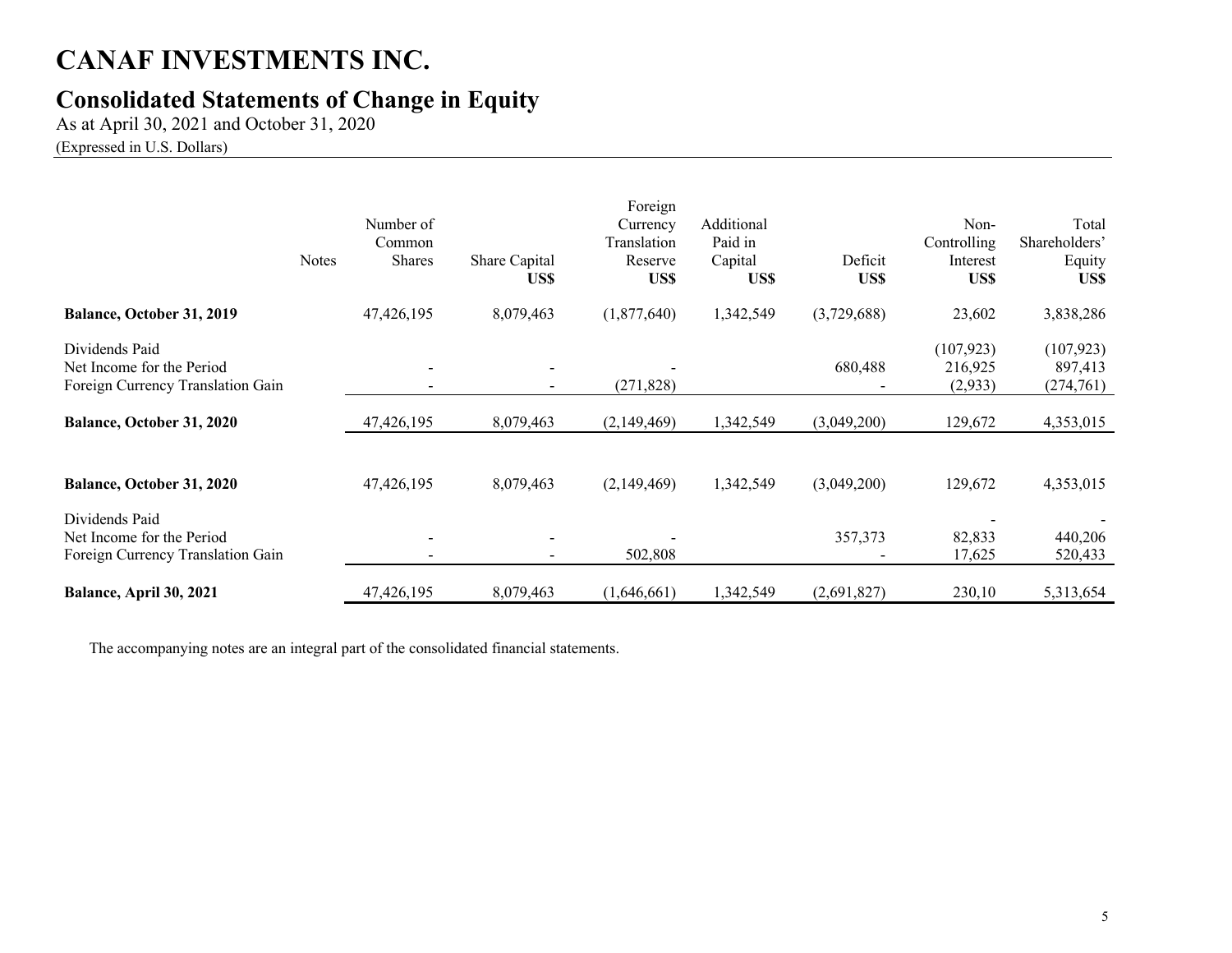# **Consolidated Statements of Cash Flows**

As at April 30, 2021 and October 31, 2020 (Expressed in U.S. Dollars)

|                                             |             | <b>6 Months Ended</b> |               |
|---------------------------------------------|-------------|-----------------------|---------------|
|                                             |             | Apr 30                | <b>Oct 31</b> |
|                                             |             | 2021                  | 2020          |
|                                             | <b>Note</b> | US\$                  | US\$          |
| <b>CASH PROVIDED BY (USED FOR):</b>         |             |                       |               |
| <b>OPERATING ACTIVITIES</b>                 |             |                       |               |
| Net Income for the period                   |             | 440,206               | 897,413       |
| Non-Cash Items                              |             |                       |               |
| Depreciation – Cost of Sales                |             | 92,786                | 192,520       |
| Gain from Sale of Asset                     |             |                       |               |
| Interest Income                             |             | (40, 133)             | (73, 851)     |
|                                             |             | 492,860               | 1,016,081     |
| Change in Non-Cash Working Capital Accounts | 12          | (100, 878)            | 1,350,576     |
|                                             |             | 391,982               | 2,366,657     |
| <b>INVESTING ACTIVITY</b>                   |             |                       |               |
| Purchase of Property, Plant and Equipment   |             | (2,676)               | (334,391)     |
| <b>INCREASE (DECREASE) IN CASH</b>          |             | 389,306               | 2,032,266     |
| Effect of Exchange Rate Changes on Cash     |             | 323,849               | (375, 409)    |
| Cash, Beginning of the Period               |             | 2,047,774             | 390,916       |
| <b>CASH, END OF THE PERIOD</b>              |             | 2,760,929             | 2,047,774     |

Supplemental Cash Flow Information (Note 13(b))

The accompanying notes are an integral part of the consolidated financial statements.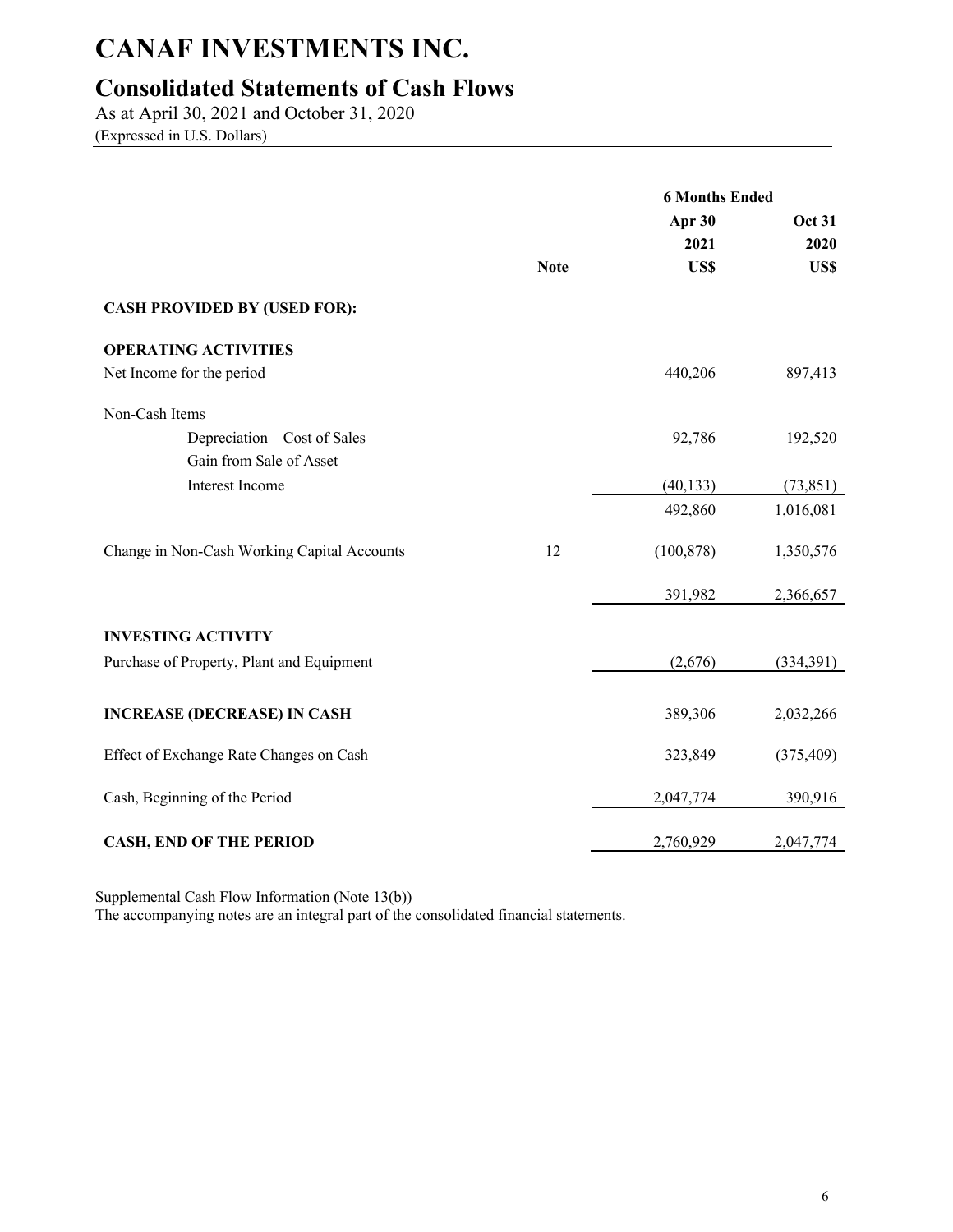# **Notes to the Consolidated Financial Statements**

As at April 30, 2021 and October 31, 2020

(Expressed in U.S. Dollars)

## **NOTE 1 – NATURE OF OPERATIONS**

Canaf Investments Inc. (the "Company") is incorporated in the Province of Alberta and owns and operates a coal processing business in South Africa which processes coal and coal products into calcine, a coke substitute with a high carbon content. Effective 2019, the Company expanded its business to also acquire, redevelop and rent rental properties in South Africa. The Company is also actively exploring investment opportunities into a new sector as part of its ongoing diversification strategy.

The Company's shares are listed on the TSX Venture Exchange under the symbol CAF. The head office, principal address, and records office of the Company are located at 1100 – 1111 Melville Street, Vancouver, British Columbia, Canada, V6E 3V6.

These consolidated financial statements have been prepared in accordance with International Financial Reporting Standards ("IFRS") on the basis that the Company is a going concern and will be able to meet its obligations and continue its operations for its next fiscal year.

The Company's ability to continue as a going concern is dependent upon its ability to generate profitable operations from its coal processing business. The coal processing business sales are substantially derived from three customers, and as a result, the Company is economically dependent on these customers (Note 17). The Company is dependent on the operating cash flows from its coal processing business and the financial support of its shareholders and related parties to finance its operations and to discharge liabilities in the normal course of business. Loss of a customer or reduced sales from a customer may have a material adverse effect on the Company's financial condition.

The Company has working capital of US\$3,351,221 as at April 30, 2021 (October 31, 2020 – US\$2,556,614). Management believes that the Company has sufficient cash resources to meet its obligations for at least 12 months from the end of the reporting period.

### **NOTE 2 – SIGNIFICANT ACCOUNTING POLICIES**

### **a) Statement of Compliance**

The consolidated financial statements have been prepared in accordance with IFRS as issued by the International Accounting Standards Board ("IASB") and International Financial Reporting Interpretations Committee ("IFRIC").

These consolidated financial statements were approved and authorized for issue by the Board of Directors on June 23rd, 2021.

### **b) Basis of Preparation**

These consolidated financial statements have been prepared on a historical cost basis. Cost is the fair value of the consideration given in exchange for net assets.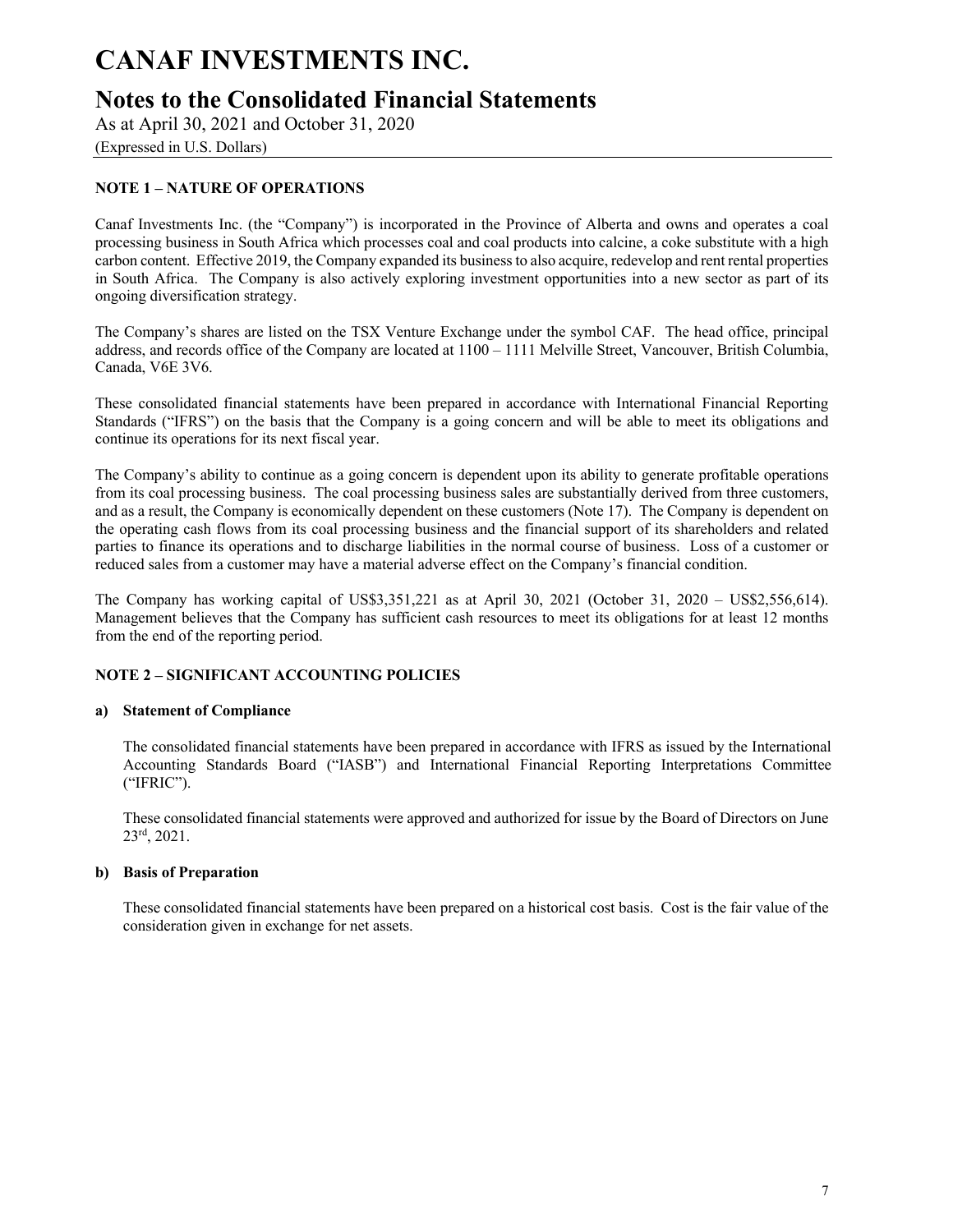# **Notes to the Consolidated Financial Statements**

As at April 30, 2021 and October 31, 2020 (Expressed in U.S. Dollars)

### **NOTE 2 – SIGNIFICANT ACCOUNTING POLICIES (Continued)**

#### **c) Basis of Consolidation**

These consolidated financial statements include the accounts of the Company and all its subsidiaries (collectively, the "Company"):

|                                                      | Country of           |                |                            |
|------------------------------------------------------|----------------------|----------------|----------------------------|
| Entity                                               | Incorporation        | Holding        | <b>Functional Currency</b> |
|                                                      |                      |                |                            |
| Canaf Investments Inc.                               | Canada               | Parent Company | Canadian Dollar            |
| Quantum Screening and Crushing (Proprietary) Limited | South Africa         | $100\%$        | South African Rand         |
| Southern Coal (Proprietary) Limited                  | South Africa         | 70%            | South African Rand         |
| Canaf Investments (Proprietary) Ltd.                 | South Africa         | $100\%$        | South African Rand         |
| Canaf Estate Holdings (Proprietary) Ltd.             | South Africa         | $100\%$        | South African Rand         |
| Nabisoga Mining Ltd.                                 | <b>United States</b> | $100\%$        | Canadian Dollar            |
| Rwenzori Cobalt Company Ltd.                         | <b>United States</b> | $100\%$        | Canadian Dollar            |

Intercompany balances and transactions are eliminated in preparing these consolidated financial statements. The net assets and net profit attributable to outside shareholders are presented as amounts attributable to non-controlling interests in the consolidated statement of financial position and consolidated statement of comprehensive income.

Nabisoga Mining Ltd, and Rwenzori Cobalt Company Ltd. are inactive subsidiaries.

#### **d) Functional and Presentation Currency**

These consolidated financial statements are presented in U.S. dollars. Each entity determines its own functional currency (Note 2(c)) and items included in the financial statements of each entity are measured using that functional currency.

### **i) Transactions and Balances in Foreign Currencies**

Foreign currency transactions are translated into the functional currency of the respective entity, using the exchange rates prevailing at the dates of the transactions. Foreign exchange gains and losses resulting from the settlement of such transactions and from the remeasurement of monetary items at year-end exchange rates are recognized immediately in profit or loss.

Non-monetary items measured at historical cost are translated using the exchange rates at the date of the transaction and are not retranslated. Non-monetary items measured at fair value are translated using the exchange rates at the date when fair value was determined.

### **ii) Foreign Operations**

On consolidation, the assets and liabilities of foreign operations are translated into U.S. dollars from their functional currency at the exchange rate prevailing at the reporting date and their income statements are translated at the exchange rate prevailing at the dates of the transactions. The exchange differences arising on the translation are recognized in other comprehensive income and accumulated in the foreign currency translation reserve in equity. On disposal of a foreign operation, the component of other comprehensive income relating to that particular foreign operation is recognized in earnings as part of the gain or loss on disposal.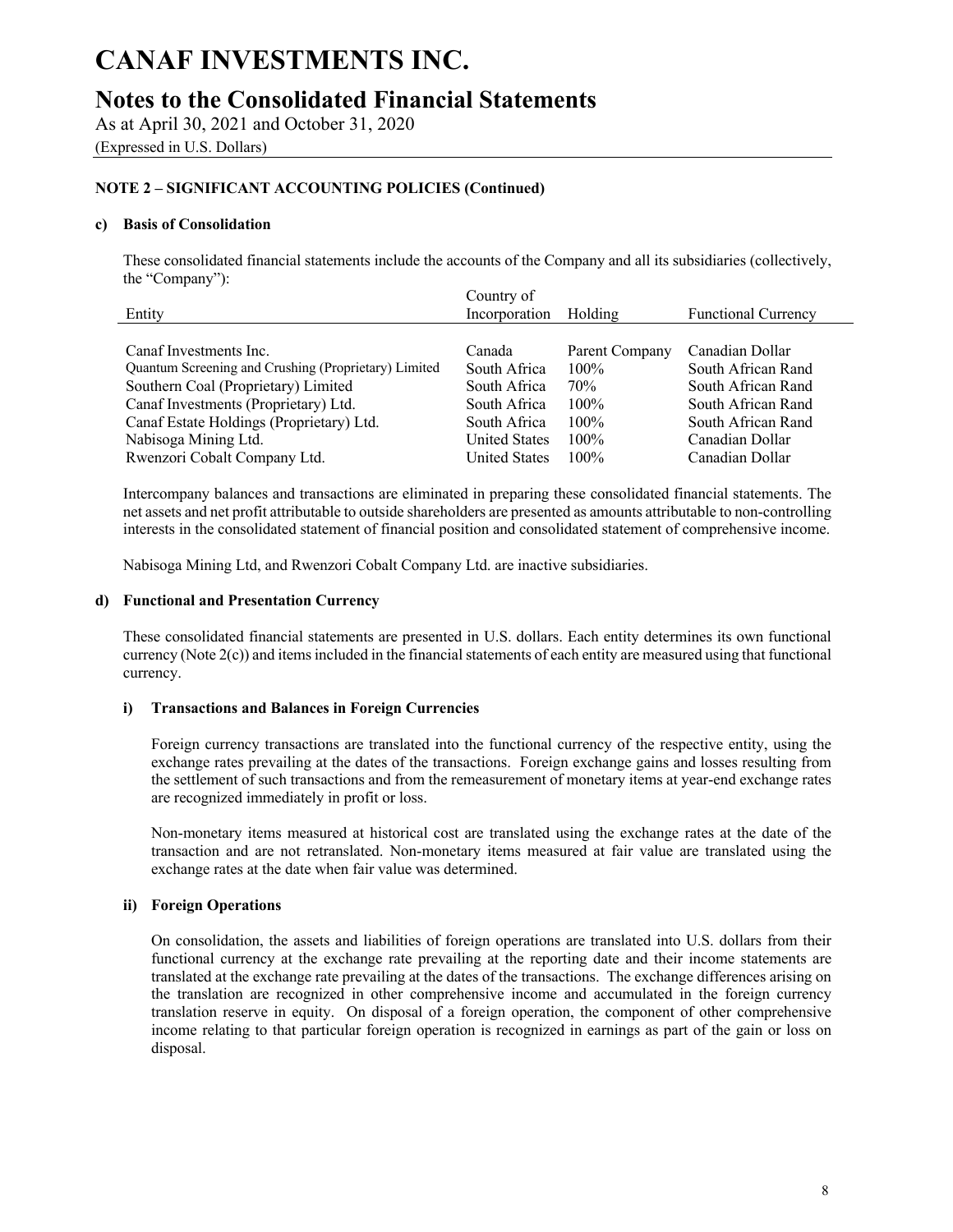## **Notes to the Consolidated Financial Statements**

As at April 30, 2021 and October 31, 2020 (Expressed in U.S. Dollars)

### **NOTE 2 – SIGNIFICANT ACCOUNTING POLICIES (Continued)**

#### **e) Inventories**

Inventories consist of raw materials and finished goods (calcine) and are valued at the lower of cost and estimated net realizable value. Estimated net realizable value is the estimated selling price in the ordinary course of business less any cost of disposal.

Cost is determined on the following basis: Raw materials and packing material are valued at average cost. Finished goods are valued at raw material cost plus labour cost and an appropriate portion of the related fixed and variable manufacturing overhead expenses based on normal capacity.

Cost of sales is determined on a weighted average cost basis and includes transportation and handling costs.

### **f) Intangible Assets**

Intangible assets represent the identifiable value of customer contracts acquired on the purchase of the South African subsidiary in 2007. On October 31, 2008, the Company wrote down the carrying value of its intangible assets to a nominal amount.

### **g) Property, Plant and Equipment**

Property, plant and equipment are recorded at cost less accumulated depreciation and accumulated impairment losses.

Depreciation is recognized to write off the cost of the property, plant and equipment less their residual values over their useful lives using the straight-line method at the following rates, except in the year of acquisition, when one half of the rates are used:

| 3 Years |
|---------|
| 5 Years |
| 5 Years |
| 5 Years |
| 5 Years |
|         |

An item of property, plant and equipment is derecognized upon disposal or when no future economic benefits are expected to arise from the continued use of the asset. Any gain or loss arising on the disposal or retirement of an item of property, plant and equipment is determined as the difference between the sales proceeds and the carrying amount of the asset and is recognized in profit or loss.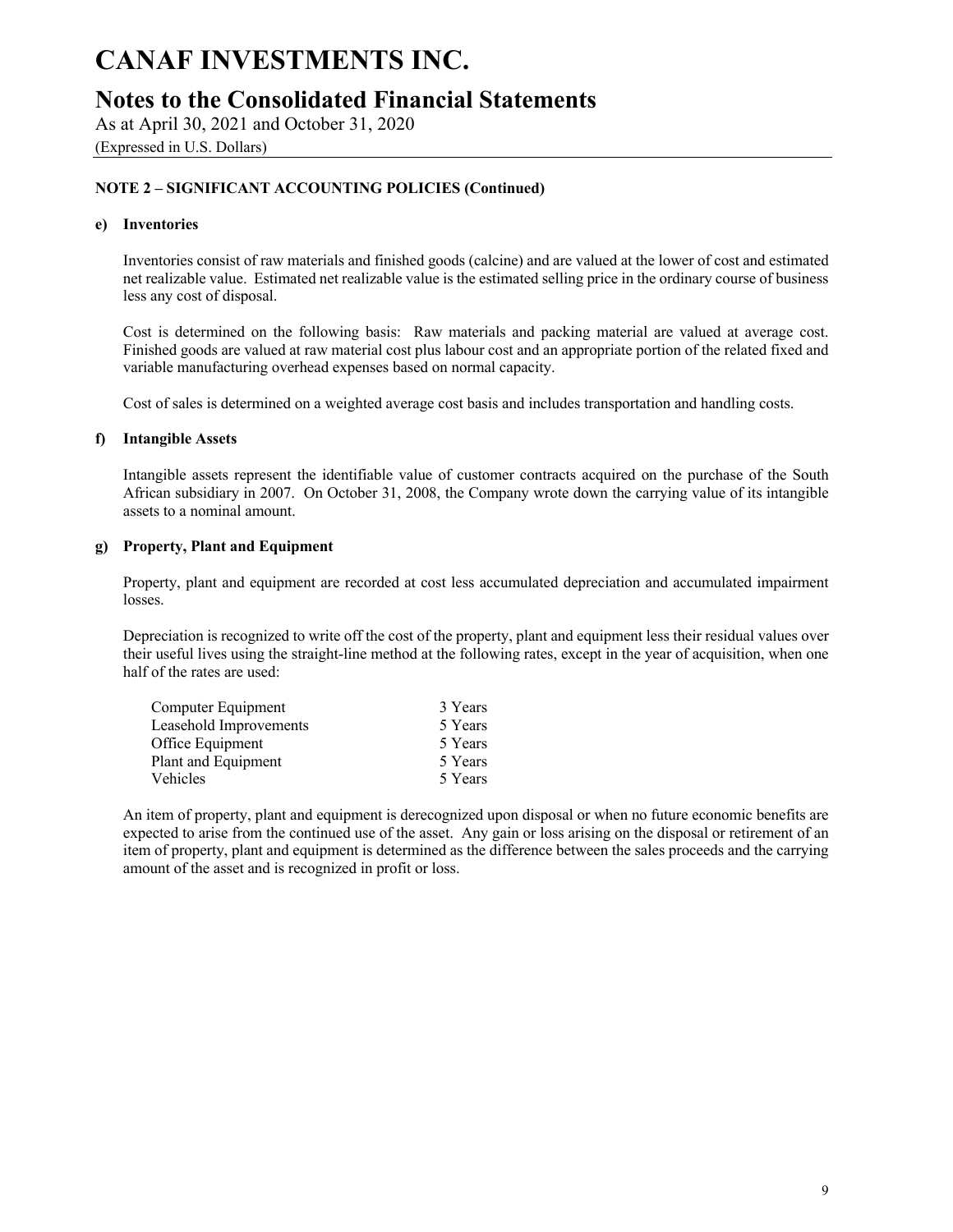# **Notes to the Consolidated Financial Statements**

As at April 30, 2021 and October 31, 2020 (Expressed in U.S. Dollars)

### **NOTE 2 – SIGNIFICANT ACCOUNTING POLICIES (Continued)**

### **h) Impairment of Non-Current Assets**

At the end of each reporting period, the Company reviews the carrying amounts of its non-current assets to determine whether there is any indication that those assets have suffered an impairment loss. Individual assets are grouped together as a cash generating unit for impairment assessment purposes at the lowest level at which there are identifiable cash flows that are independent from other group assets.

If any such indication of impairment exists, the Company makes an estimate of its recoverable amount. The recoverable amount is the higher of fair value less costs to sell and value in use. Where the carrying amount of a cash generating unit exceeds its recoverable amount, the cash generating unit is considered impaired and is written down to its recoverable amount. In assessing the value in use, the estimated future cash flows are adjusted for the risks specific to the cash generating unit and are discounted to their present value with a discount rate that reflects current market indicators.

Where an impairment loss subsequently reverses, the carrying amount of the cash generating unit is increased to the revised estimate of its recoverable amount, to the extent that the increased carrying amount does not exceed the carrying amount that would have been determined had no impairment loss been recognized for the cash generating unit in prior years. A reversal of an impairment loss is recognized as income immediately.

### **i) Revenue Recognition**

Pursuant to IFRS 15 Revenue from Contracts with Customers, revenue from the sale of calcine is recognized upon transfer of title which is completed when the physical product is delivered to customers and collection is reasonably assured.

Rental revenue is recognized on a straight-line basis over the term of the lease and collection is reasonably assured. Interest and other income are recognized when earned and collection is reasonably assured.

### **j) Provisions**

Provisions are recognized when the Company has a present legal or constructive obligation as a result of a past event, it is probable that an outflow of resources embodying economic benefits will be required to settle the obligation, and a reliable estimate can be made of the amount of the obligation. The amount recognized as a provision is the best estimate of the consideration required to settle the present obligation at the end of the reporting period, taking into account the risks and uncertainties surrounding the obligation. As at April 30, 2021, the Company has no material provisions.

### **k) Share Capital**

Share capital includes cash consideration received for share issuances, net of commissions and issue costs. Common shares issued for non-monetary consideration are recorded at their fair market value based upon the trading price of the Company's shares on the TSX Venture Exchange on the date of the agreement.

### **l) Share-Based Payments**

The fair value method of accounting is used for share-based payment transactions. Under this method, the cost of stock options and other share-based payments is recorded based on the estimated fair value using the Black-Scholes option pricing model at the grant date and is charged to profit over the vesting period. The amount recognized as an expense is adjusted to reflect the number of equity instruments expected to vest.

Upon the exercise of stock options and other share-based payments, consideration received on the exercise of these equity instruments is recorded as share capital and the related share-based payment reserve is transferred to share capital.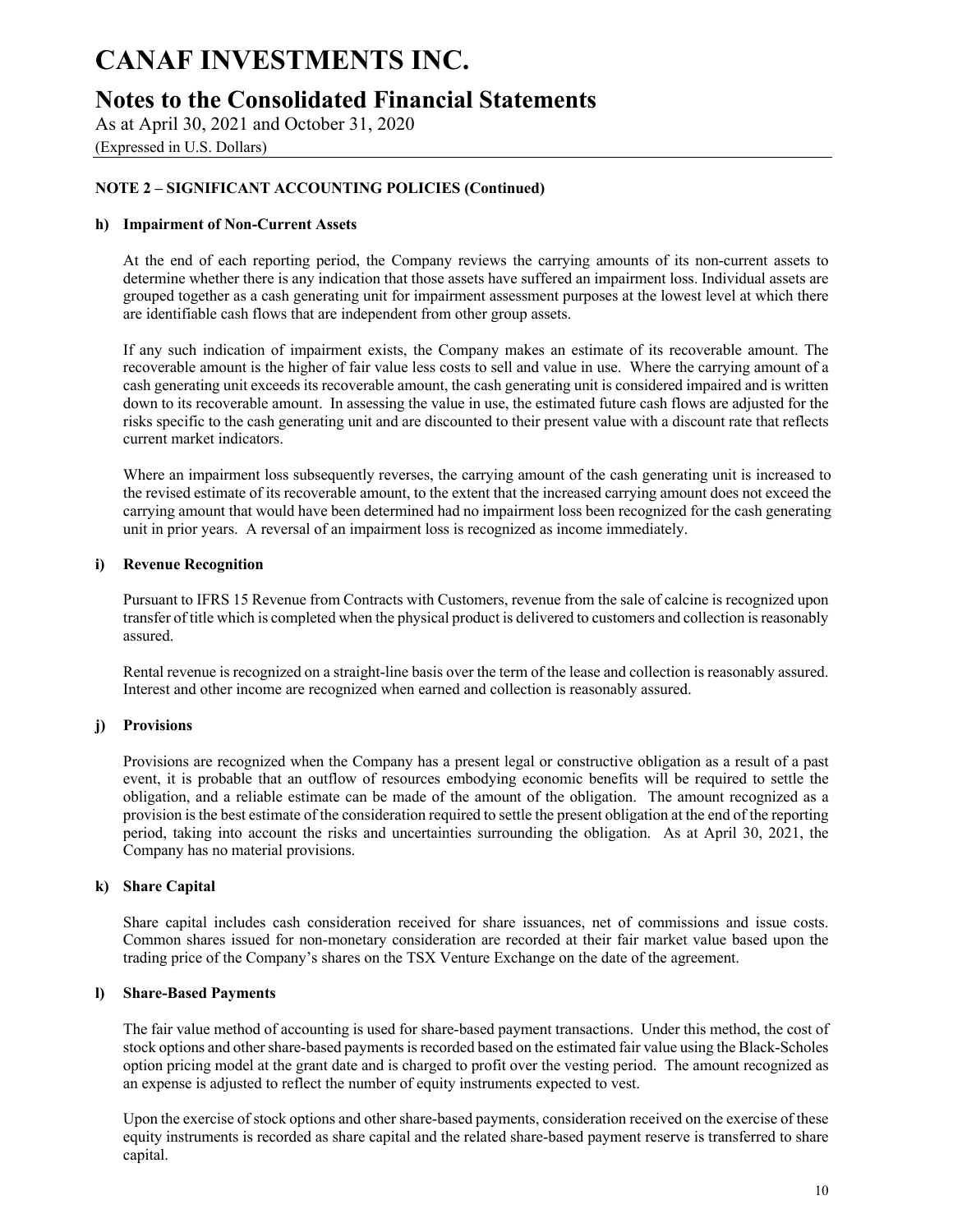## **Notes to the Consolidated Financial Statements**

As at April 30, 2021 and October 31, 2020 (Expressed in U.S. Dollars)

### **NOTE 2 – SIGNIFICANT ACCOUNTING POLICIES (Continued)**

#### **m) Earnings per Common Share**

Basic earnings per share is calculated by dividing the net income available to common shareholders by the weighted average number of common shares outstanding during the year. Diluted earnings per share is computed in accordance with the treasury stock method and based on the weighted average number of common shares and dilutive equity instruments. Diluted loss per share is the same as basic loss per share, as the issuance of shares on the exercise of stock options and share purchase warrants is anti-dilutive.

#### **n) Income Taxes**

Tax expense recognized in profit or loss comprises the sum of deferred tax and current tax not recognized in other comprehensive income or directly in equity.

#### **i) Current Income Tax**

Current income tax assets and/or liabilities comprise those claims from, or obligations to, fiscal authorities relating to the current or prior reporting periods that are unpaid at the reporting date. Current tax is payable on taxable profit, which differs from profit or loss in the consolidated financial statements. Calculation of current tax is based on tax rates and tax laws that have been enacted or substantively enacted by the end of the reporting period.

#### **ii) Deferred Income Tax**

Deferred income taxes are calculated using the liability method on temporary differences between the carrying amounts of assets and liabilities and their tax bases. Deferred tax assets and liabilities are calculated, without discounting, at tax rates that are expected to apply to their respective period of realization, provided they are enacted or substantively enacted by the end of the reporting period. Deferred tax liabilities are always provided for in full.

Deferred tax assets are recognized to the extent that it is probable that they will be able to be utilized against future taxable income. Deferred tax assets and liabilities are offset only when the Company has a right and intention to offset current tax assets and liabilities from the same taxation authority.

Changes in deferred tax assets or liabilities are recognized as a component of tax income or expense in profit or loss, except where they relate to items that are recognized in other comprehensive income or directly in equity, in which case the related deferred tax is also recognized in other comprehensive income or equity, respectively.

#### **o) Financial Instruments**

The Company adopted all of the requirements of IFRS 9 Financial Instruments on January 1, 2018. IFRS 9 utilizes a revised model for recognition and measurement of financial instruments in a single, forward-looking "expected loss" impairment model.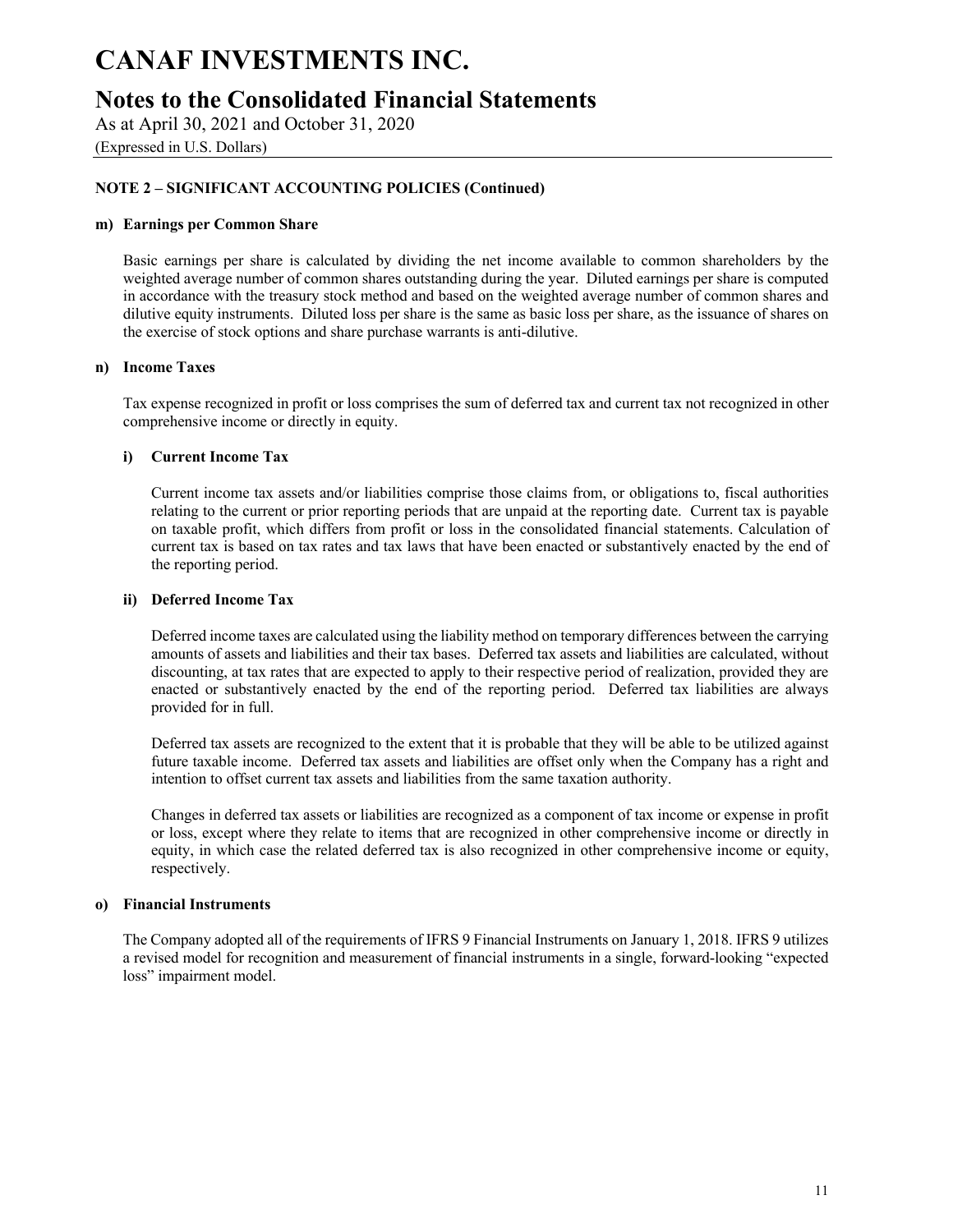# **Notes to the Consolidated Financial Statements**

As at April 30, 2021 and October 31, 2020 (Expressed in U.S. Dollars)

### **NOTE 2 – SIGNIFICANT ACCOUNTING POLICIES (Continued)**

### **o) Financial Instruments (continued)**

The following is the Company's new accounting policy for financial instruments under IFRS 9:

### (i) Classification

The Company classifies its financial instruments in the following categories: at fair value through profit and loss ("FVTPL"), at fair value through other comprehensive income (loss) ("FVTOCI") or at amortized cost. The Company determines the classification of financial assets at initial recognition. The classification of debt instruments is driven by the Company's business model for managing the financial assets and their contractual cash flow characteristics. Equity instruments that are held for trading are classified as FVTPL. For other equity instruments, on the day of acquisition the Company can make an irrevocable election (on an instrument-byinstrument basis) to designate them as at FVTOCI. Financial liabilities are measured at amortized cost, unless they are required to be measured at FVTPL (such as instruments held for trading or derivatives) or if the Company has opted to measure them at FVTPL.

The Company completed a detailed assessment of its financial assets and liabilities as at January 1, 2018.

| The following table shows the classification under IFRS 9: |  |  |
|------------------------------------------------------------|--|--|
|                                                            |  |  |

| <b>Financial assets/liabilities</b> | <b>Original Classification IAS 39</b> | <b>Classification IFRS 9</b> |
|-------------------------------------|---------------------------------------|------------------------------|
| Cash                                | <b>FVTPL</b>                          | <b>FVTPL</b>                 |
| Trade receivables                   | Loans and Receivables                 | Amortized cost               |
| Accounts payable                    | Other Liabilities                     | Amortized cost               |
| Bank loan                           | Other Liabilities                     | Amortized cost               |

The adoption of IFRS 9 resulted in no impact to the opening accumulated deficit nor to the opening balance of accumulated comprehensive income on January 1, 2018.

### (ii) Measurement

Financial assets and liabilities at amortized cost

Financial assets and liabilities at amortized cost are initially recognized at fair value plus or minus transaction costs, respectively, and subsequently carried at amortized cost less any impairment.

Financial assets and liabilities at FVTPL

Financial assets and liabilities carried at FVTPL are initially recorded at fair value and transaction costs are expensed in the statements of comprehensive loss. Realized and unrealized gains and losses arising from changes in the fair value of the financial assets and liabilities held at FVTPL are included in the statements of comprehensive loss in the period in which they arise.

### Debt investments at FVTOCI

These assets are subsequently measured at fair value. Interest income calculated using the effective interest method, foreign exchange gains and losses and impairment are recognised in profit or loss. Other net gains and losses are recognised in Other Comprehensive Income ("OCI"). On derecognition, gains and losses accumulated in OCI are reclassified to profit or loss.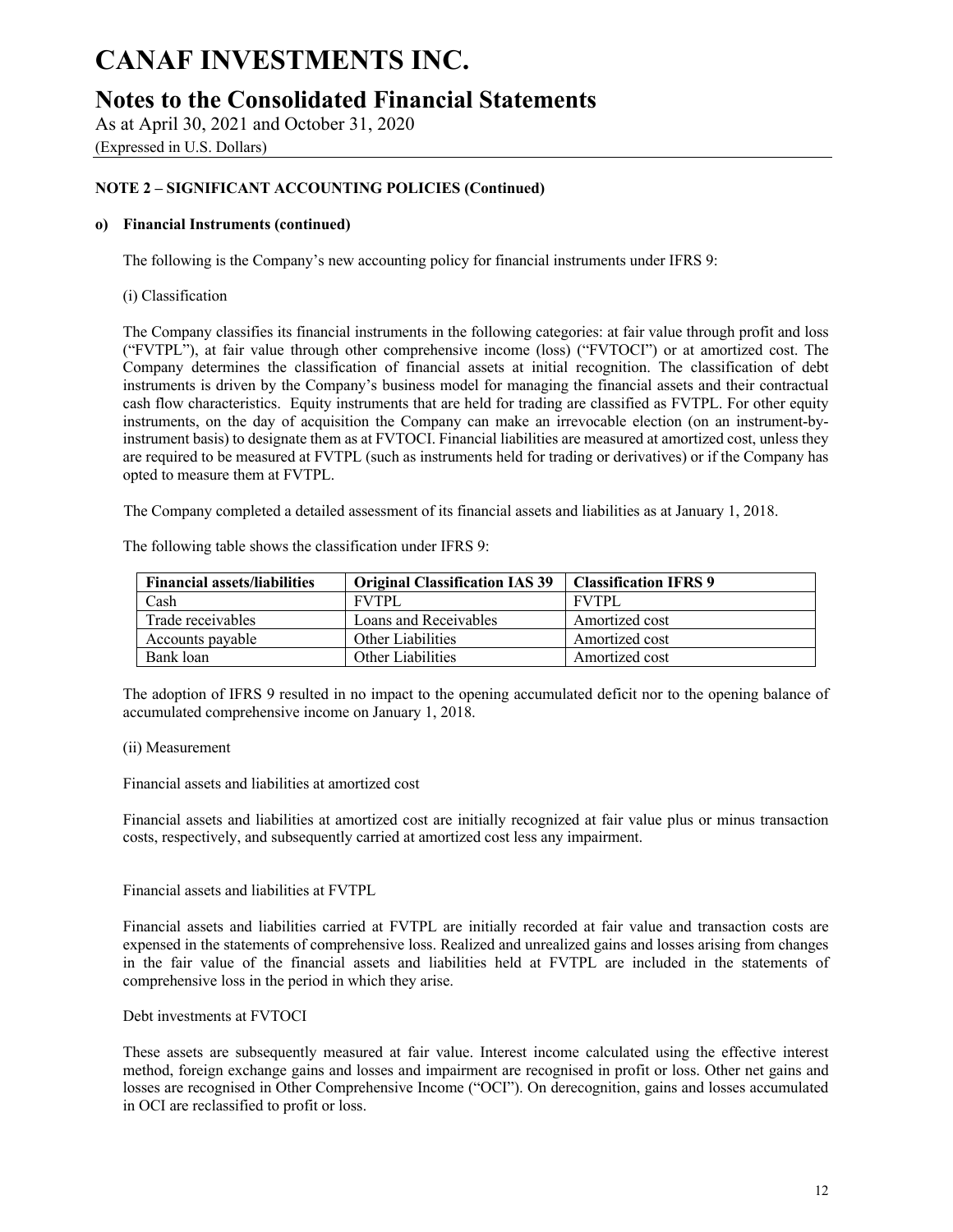## **Notes to the Consolidated Financial Statements**

As at April 30, 2021 and October 31, 2020 (Expressed in U.S. Dollars)

### **NOTE 2 – SIGNIFICANT ACCOUNTING POLICIES (Continued)**

### **o) Financial Instruments (continued)**

Equity investments at FVTOCI

These assets are subsequently measured at fair value. Dividends are recognised as income in profit or loss unless the dividend clearly represents a recovery of part of the cost of the investment. Other net gains and losses are recognised in OCI and are never reclassified to profit or loss.

(iii) Impairment of financial assets at amortized cost

The Company recognizes a loss allowance for expected credit losses on financial assets that are measured at amortized cost. At each reporting date, the Company measures the loss allowance for the financial asset at an amount equal to the lifetime expected credit losses if the credit risk on the financial asset has increased significantly since initial recognition. If at the reporting date, the financial asset has not increased significantly since initial recognition, the Company measures the loss allowance for the financial asset at an amount equal to the twelve month expected credit losses. The Company shall recognize in the statements of comprehensive loss, as an impairment gain or loss, the amount of expected credit losses (or reversal) that is required to adjust the loss allowance at the reporting date to the amount that is required to be recognized.

(iv) Derecognition

Financial assets

The Company derecognizes financial assets only when the contractual rights to cash flows from the financial assets expire, or when it transfers the financial assets and substantially all of the associated risks and rewards of ownership to another entity.

### Financial liabilities

The Company derecognizes a financial liability when its contractual obligations are discharged or cancelled or expire. The Company also derecognizes a financial liability when the terms of the liability are modified such that the terms and / or cash flows of the modified instrument are substantially different, in which case a new financial liability based on the modified terms is recognized at fair value.

Gains and losses on derecognition are generally recognized in profit or loss.

The Company did not restate prior periods and determined that the adoption of IFRS 9 resulted in no impact to the opening accumulated deficit on January 1, 2018.

### **p) Non-Controlling Interest**

Non-controlling interest in the Company's residual ownership interest in a controlled subsidiary is classified as a separate component of equity. On initial recognition, non-controlling interest is measured at the fair value of the non-controlling entity's contribution into the related subsidiary. Subsequent to the original transaction date, adjustments are made to the carrying amount of non-controlling interest for the non-controlling interest's share of changes to the subsidiary's equity.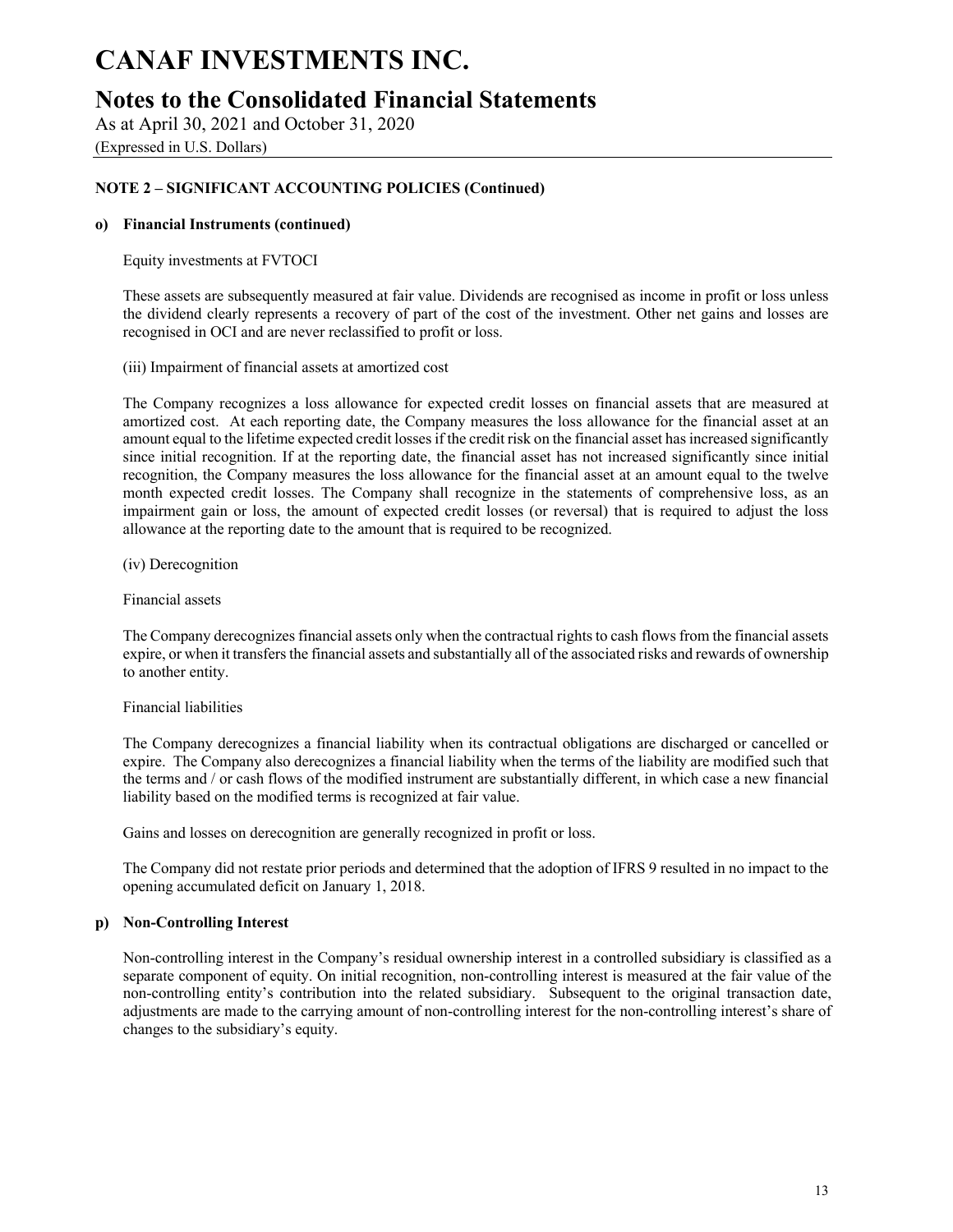# **Notes to the Consolidated Financial Statements**

As at April 30, 2021 and October 31, 2020

## (Expressed in U.S. Dollars)

### **NOTE 3 – SIGNIFICANT ACCOUNTING JUDGMENTS, ESTIMATES AND ASSUMPTIONS**

In the application of the Company's accounting policies which are described in Note 2, management is required to make judgments, estimates, and assumptions about the carrying amounts of assets and liabilities that are not readily apparent from other sources. The estimates and associated assumptions are based on historical experience and other factors that are considered to be relevant. Actual results may differ from these estimates.

The estimates and underlying assumptions are reviewed on an ongoing basis. Revisions to accounting estimates are recognized in the period in which the estimate is revised if the revision affects only that period, or in the period of the revision and future periods, if the revision affects both current and future periods.

Significant judgments, estimates and assumptions that have the most significant effect on the amounts recognized in the consolidated financial statements are described below.

### **a) Useful Lives of Property, Plant and Equipment and Intangible Assets**

Management reviews the useful lives of property, plant and equipment and intangible assets at each reporting date, based on the expected utility of these assets to the Company. Actual useful lives of these assets may differ from the estimate.

### **b) Share-based Payments**

The fair value of share-based payments is subject to the limitations of the Black-Scholes option pricing model that incorporates market data and involves uncertainty in estimates used by management in the assumptions. Because the Black-Scholes option pricing model requires the input of highly subjective assumptions, including the volatility of share prices, changes in subjective input assumptions can materially affect the fair value estimate.

### **c) Impairment of Non-Current Assets**

An impairment loss is recognized for the amount by which the asset's or cash-generating unit's carrying amount exceeds its recoverable amount. To determine the recoverable amount, management estimates expected future cash flows from each asset or cash-generating unit and determines a suitable interest rate in order to calculate the present value of those cash flows. In the process of measuring expected future cash flows, management makes assumptions about future operating results. These assumptions relate to future events and circumstances. In addition, when determining the applicable discount rate, estimation is involved in determining the appropriate adjustments to market risk and asset-specific risk factors.

Actual results may vary and may cause significant adjustments to the Company's assets within the next financial year.

### **d) Deferred Tax Assets**

Deferred tax assets, including those arising from un-utilized tax losses, require management to assess the likelihood that the Company will generate sufficient taxable earnings in future periods in order to utilize recognized deferred tax assets. Assumptions about the generation of future taxable profits depend on management's estimates of future cash flows. In addition, future changes in tax laws could limit the ability of the Company to obtain tax deductions in future periods. To the extent that future cash flows and taxable income differ significantly from estimates, the ability of the Company to realize the net deferred tax assets recorded at the reporting date could be impacted.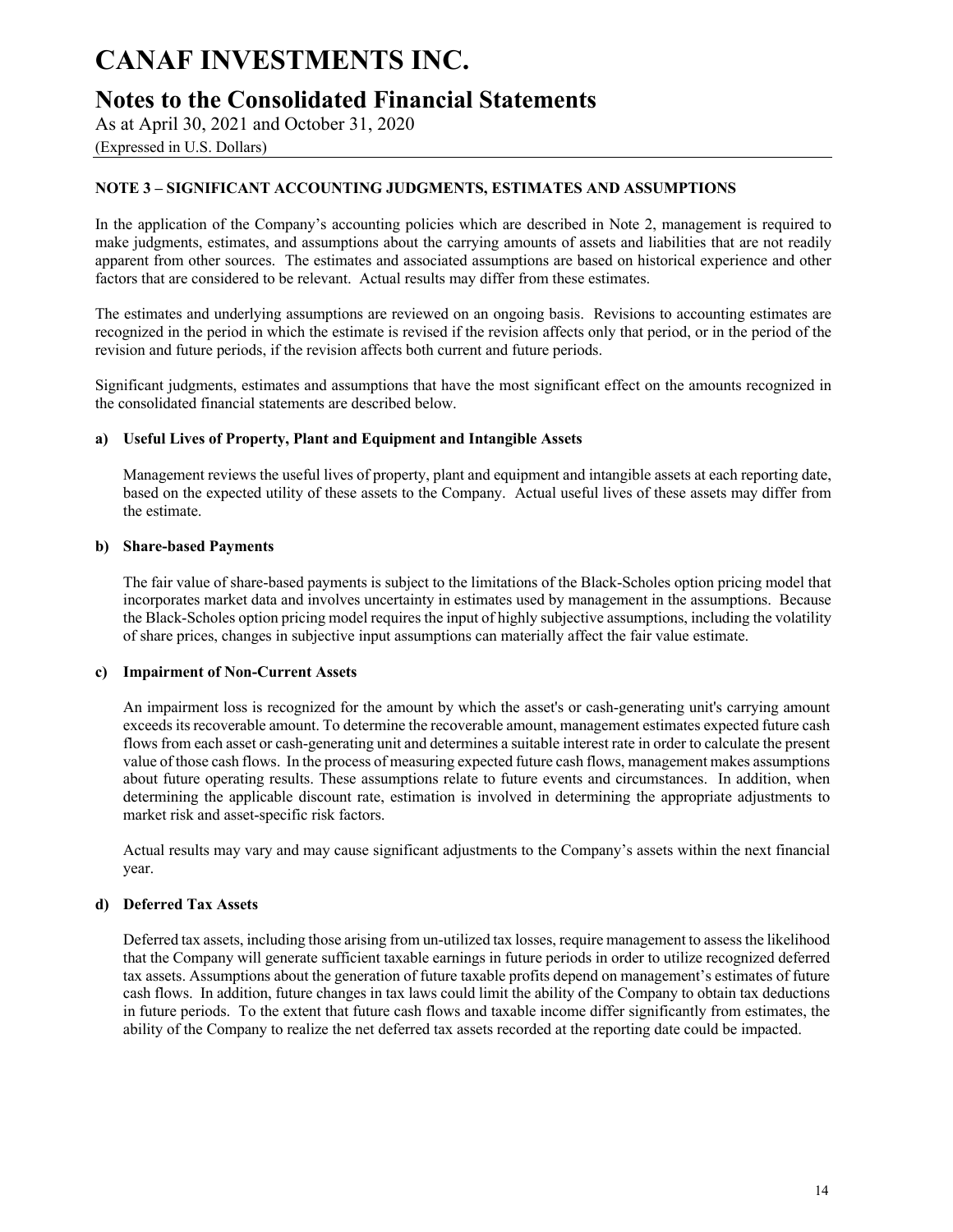# **Notes to the Consolidated Financial Statements**

As at April 30, 2021 and October 31, 2020 (Expressed in U.S. Dollars)

### **NOTE 4 – NEW ACCOUNTING STANDARDS ISSUED**

### **IFRS 16 – Leases**

IFRS 16 sets out the principles for the recognition, measurement, presentation and disclosure of leases and requires lessees to account for all leases under a single on-balance sheet model similar to the accounting for finance leases. The standard includes two recognition exemptions for lessees: leases of 'low-value' assets; and short-term leases. For those assets determined to meet the definition of a lease, at the commencement date, a lessee will recognize a liability to make lease payments and an asset representing the right to use the underlying asset during the lease term. Lessees will be required to separately recognize the interest expense on the lease liability and the depreciation expense on the right-of-use asset. IFRS 16 also requires lessees to make more extensive disclosures than under IAS 17.

In transitioning to IFRS 16, which is effective for annual periods beginning on or after January 1, 2019, a lessee can choose to apply the standard using either a full retrospective or a modified retrospective approach. The standard's transition provisions permit certain reliefs. The Company will apply IFRS 16 on November 1, 2019 using the modified retrospective approach, which means the cumulative impact of adoption will be recognized as at November 1, 2019 and the comparatives will not be restated. The Company will elect to use the exemptions proposed by the standard on lease contracts for which the lease terms end within 12 months of the date of initial application, and lease contracts for which the underlying asset is of low value.

The Company has assessed its impact assessment of IFRS 16 and based on the Company's evaluation, IFRS 16 is not expected to have a material effect on the consolidated financial statements as the Company has elected to use the exemption proposed for lease terms that end within 12 months of the date of initial application.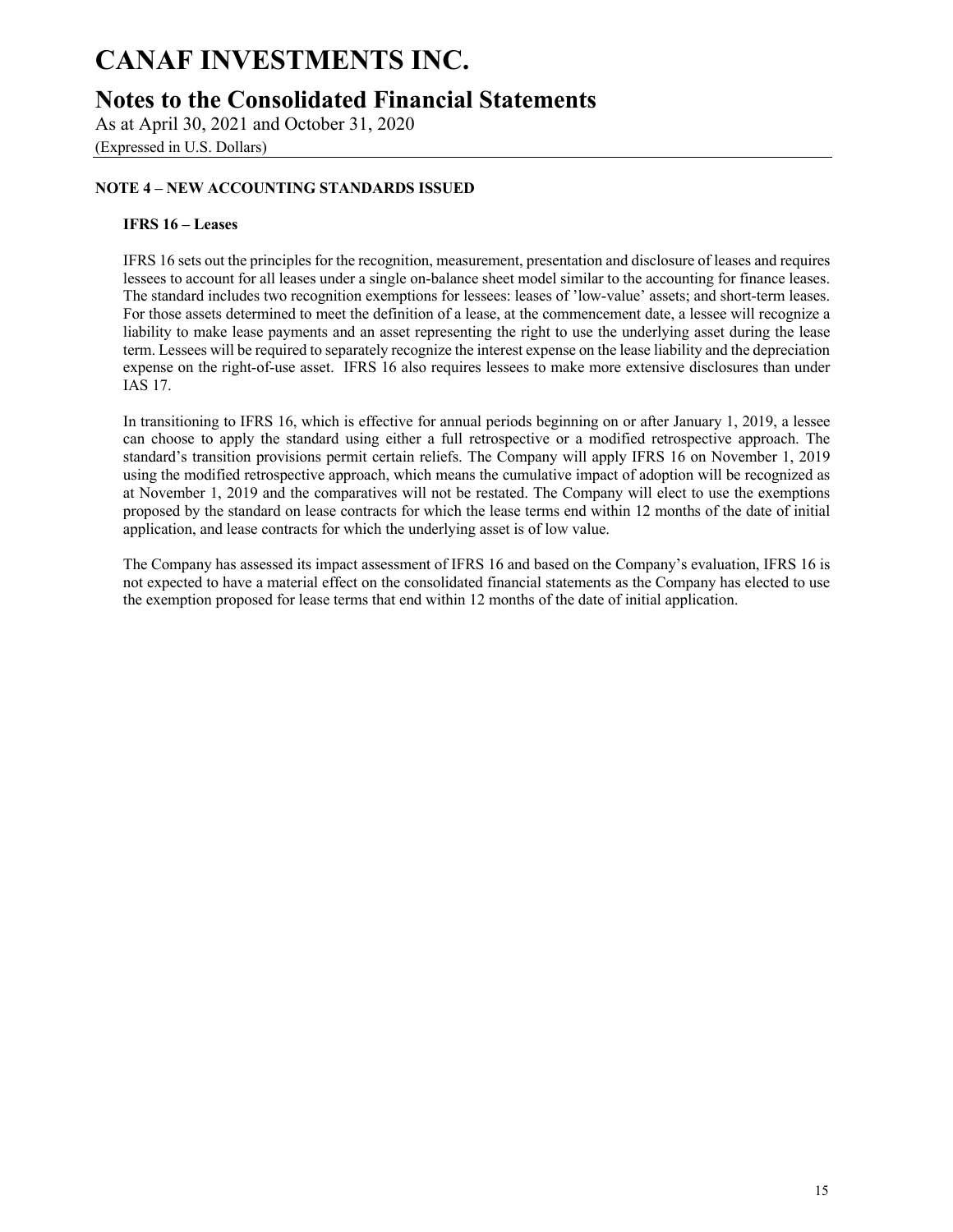# **Notes to the Consolidated Financial Statements**

As at April 30, 2021 and October 31, 2020

## (Expressed in U.S. Dollars)

### **NOTE 5 – DUE FROM NON-CONTROLLING INTEREST**

On July 3, 2018, the Company sold a 30% interest of its subsidiary, Southern Coal (Proprietary) Limited ("Southern Coal"), to Amandla Amakhulu (Pty) Ltd. ("AAM") for the price of 18 million Rand (approximately US\$1.3 million). AAM is a 100% black-owned company incorporated in South Africa, and the sales transaction complies with the Broad-Based Black Economic Empowerment ("BBBEE") incentive program in South Africa.

The sales proceeds are in the form of cumulative, redeemable preference shares of AAM in the amount of the purchase price, 18 million Rand (approximately \$1.3 million). These preference shares provide preferential dividends, until fully redeemed by AAM, with the dividends secured by an irrevocable direction from AAM to Southern Coal to pay the Company such dividends from any Southern Coal dividend distribution to AAM.

No dividends were paid during the quarter (total dividends for 2020 amount to US\$107,923).

The following table presents the dilution gain recorded on the sale of a 30% interest in Southern Coal in 2018:

| <b>Consideration Received</b>                                    | US\$                   |
|------------------------------------------------------------------|------------------------|
| Cumulative Redeemable Preference Shares of AAM (18 Million Rand) | 1,389,058              |
| <b>Net Assets of Southern Coal</b>                               |                        |
| <b>Total Assets</b><br><b>Total Liabilities</b>                  | 3,137,562<br>2,982,532 |
| Non-Controlling Interest Percentage                              | 155,030<br>30%         |
|                                                                  | 46,509                 |
| Dilution Gain on Sale of Interest in Southern Coal               | 1,342,549              |

As there was no change in control of the Company's subsidiary, the dilution gain was recorded as additional paid-in capital.

The due from non-controlling interest amount as of the balance sheet date is US\$1,226,060 (translated at April 30, 2021 exchange rate).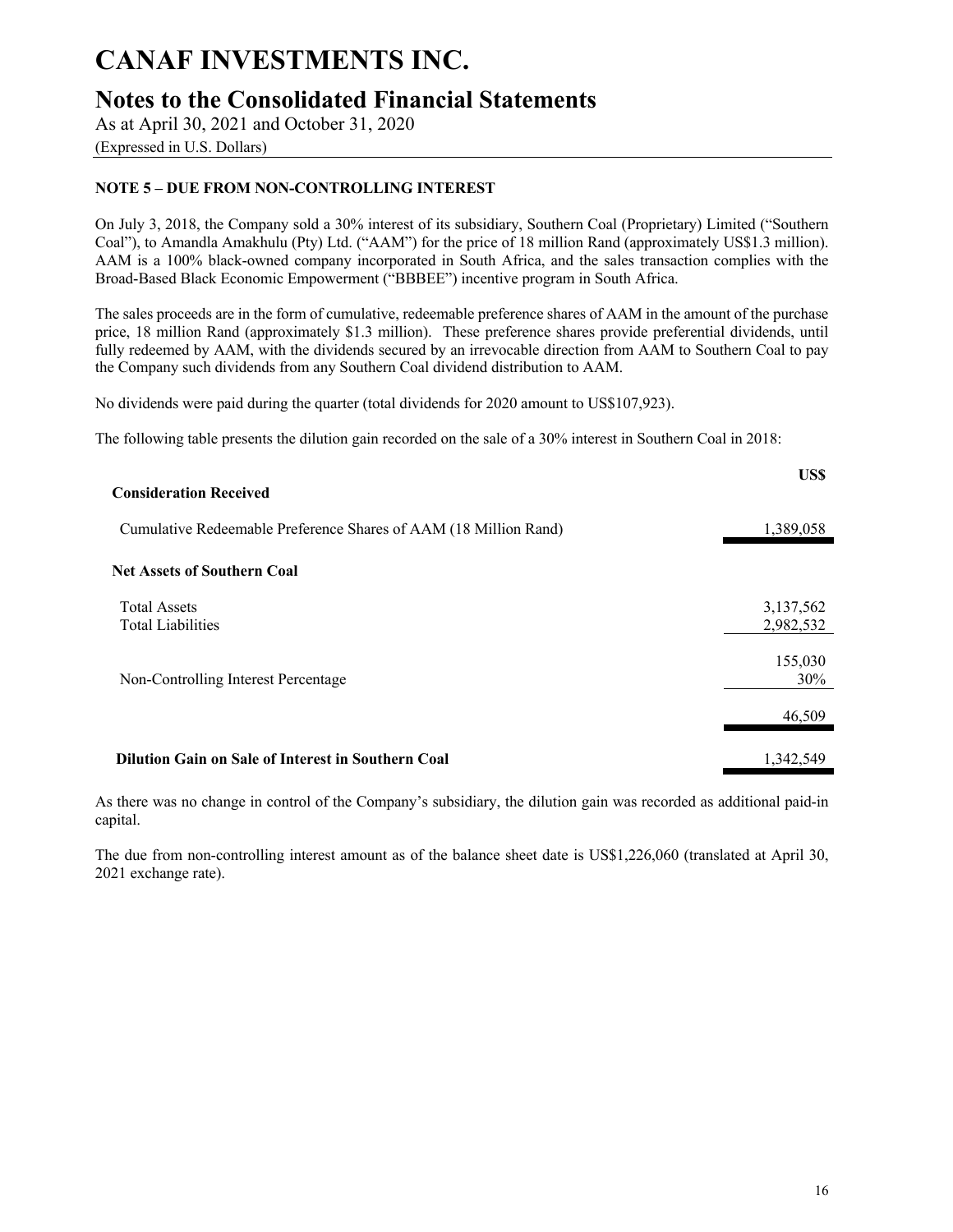# **Notes to the Consolidated Financial Statements**

As at April 30, 2021 and October 31, 2020

(Expressed in U.S. Dollars)

## **NOTE 6 – SALES TAX RECEIVABLE (PAYABLE)**

|                                                    | Apr 30, 2021 | Oct 31, 2020 |
|----------------------------------------------------|--------------|--------------|
|                                                    | US\$         | US\$         |
| South African Value-Added Tax Receivable (Payable) | (51, 430)    | (67, 964)    |
| Canadian Goods and Services Tax Receivable         | 2.380        | 120          |
|                                                    | (49.050)     | (67,845)     |
| <b>NOTE 7 – INVENTORIES</b>                        |              |              |

|                          | Apr 30, 2021 | Oct 31, 2020 |
|--------------------------|--------------|--------------|
|                          | US\$         | US\$         |
| Raw Materials            | 95,734       | 203,343      |
| Finished Goods – Calcine | 284,560      | 214,057      |
|                          | 380,294      | 417,400      |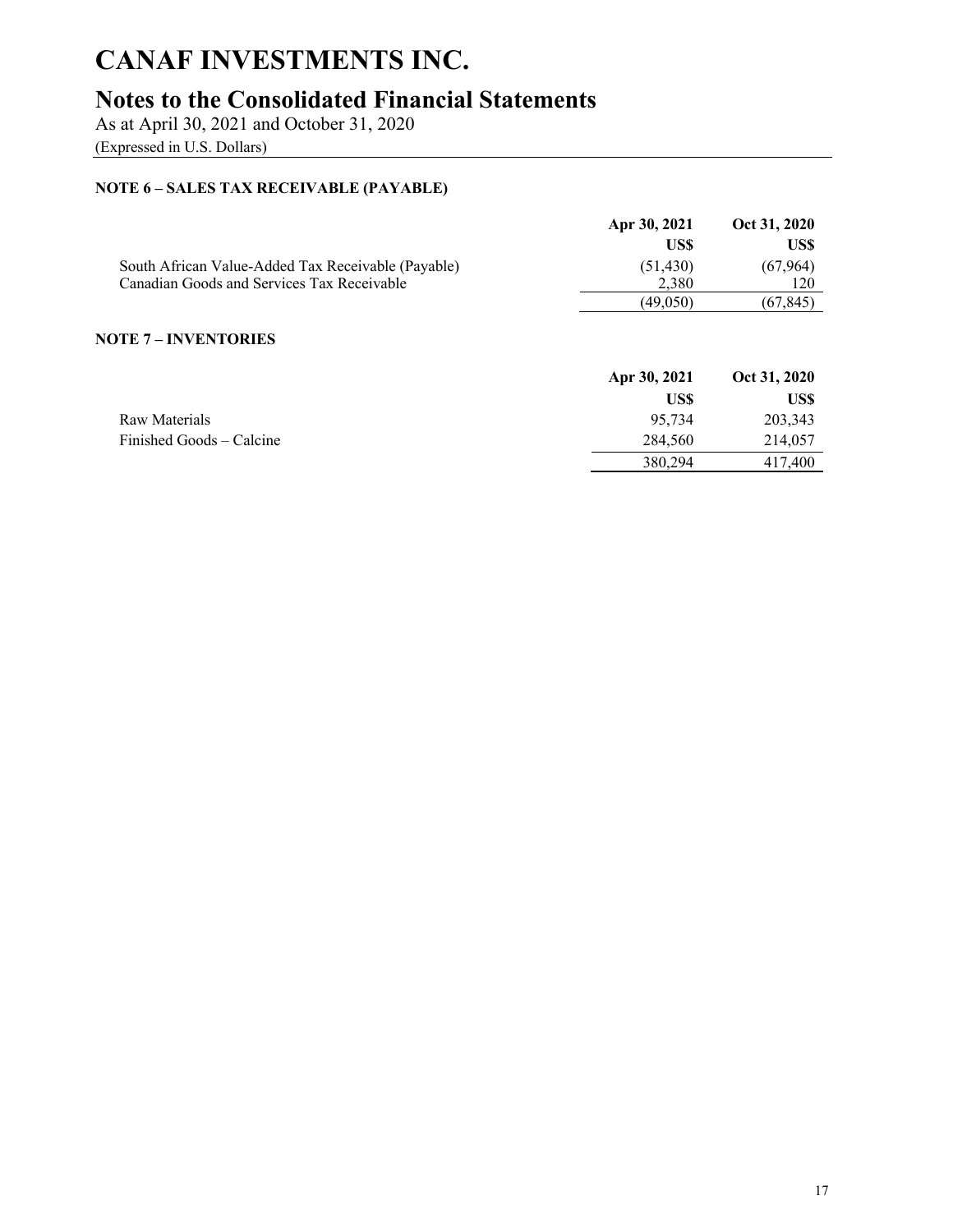# **Notes to the Consolidated Financial Statements**

As at April 30, 2021 and October 31, 2020 (Expressed in U.S. Dollars)

## **NOTE 8 – PROPERTY, PLANT AND EQUIPMENT**

| <b>COST</b>                     | Land                     | <b>Building</b> | Computer<br>Equipment | Leaseholds<br><b>Improvements</b> | Office<br>Equipment | Plant &<br>Equipment | <b>Vehicles</b> | <b>Total</b> |
|---------------------------------|--------------------------|-----------------|-----------------------|-----------------------------------|---------------------|----------------------|-----------------|--------------|
|                                 | US\$                     | US\$            | US\$                  | US\$                              | US\$                | US\$                 | US\$            | US\$         |
| Balance, October 31, 2019       | 6,640                    | 281,994         | 15,913                | 152,857                           | 16,133              | 4,710,677            | 127,519         | 5,311,733    |
| Additions/ (Disposals)          |                          |                 |                       |                                   | $\blacksquare$      | 334,391              |                 | 334,391      |
| Foreign Currency Translation    | $\overline{\phantom{a}}$ | (20, 832)       | (1, 149)              | (11, 032)                         | (1, 164)            | (209, 027)           | (5,995)         | (249, 198)   |
| Balance, October 31, 2020       | 6,640                    | 261,162         | 14,764                | 141,825                           | 14,969              | 4,836,041            | 121,52          | 5,396,926    |
| Additions/ (Disposals)          |                          |                 |                       |                                   |                     | 2,676                |                 | 2,676        |
| Foreign Currency Translation    |                          | 32,156          | 1,773                 | 17,029                            | 1,797               | 367,369              | 9,251           | 429,375      |
| <b>Balance, Apr 30, 2021</b>    | 6,640                    | 293,319         | 16,537                | 158,854                           | 16,766              | 5,206,086            | 130,775         | 5,828,977    |
| <b>ACCUMULATED DEPRECIATION</b> |                          |                 |                       |                                   |                     |                      |                 |              |
| Balance, October 31, 2019       |                          | 11,987          | 15,324                | 152,857                           | 12,438              | 4,373,574            | 101,693         | 4,667,873    |
| Depreciation                    |                          | 2,751           | 458                   |                                   | 798                 | 180,107              | 8,405           | 192,520      |
| Additions/ (Disposals)          |                          |                 |                       |                                   |                     |                      |                 |              |
| Foreign Currency Translation    |                          | (843)           | (1, 103)              | (11, 032)                         | (891)               | (185,940)            | (4,061)         | (203, 871)   |
| Balance, October 31, 2020       |                          | 13,895          | 14,679                | 141,825                           | 12,345              | 4,367,741            | 106,037         | 4,656,522    |
| Depreciation                    |                          | 1,506           | 92                    |                                   | 414                 | 86,175               | 4,600           | 92,787       |
| Additions/ (Disposals)          |                          |                 |                       |                                   |                     |                      |                 |              |
| Foreign Currency Translation    |                          | 1,716           | 1,766                 | 17,029                            | 1,496               | 313,755              | 7,537           | 343,299      |
| <b>Balance, Apr 30, 2021</b>    |                          | 17,116          | 16,537                | 158,854                           | 14,255              | 4,767,671            | 118,174         | 5,092,607    |
| <b>NET BOOK VALUE</b>           |                          |                 |                       |                                   |                     |                      |                 |              |
| <b>October 31, 2020</b>         | 6,640                    | 247,267         | 85                    |                                   | 2,624               | 468,300              | 15,487          | 740,404      |
| April 30, 2021                  | 6,640                    | 276,202         |                       | $\overline{\phantom{a}}$          | 2,511               | 438,415              | 12,601          | 736,370      |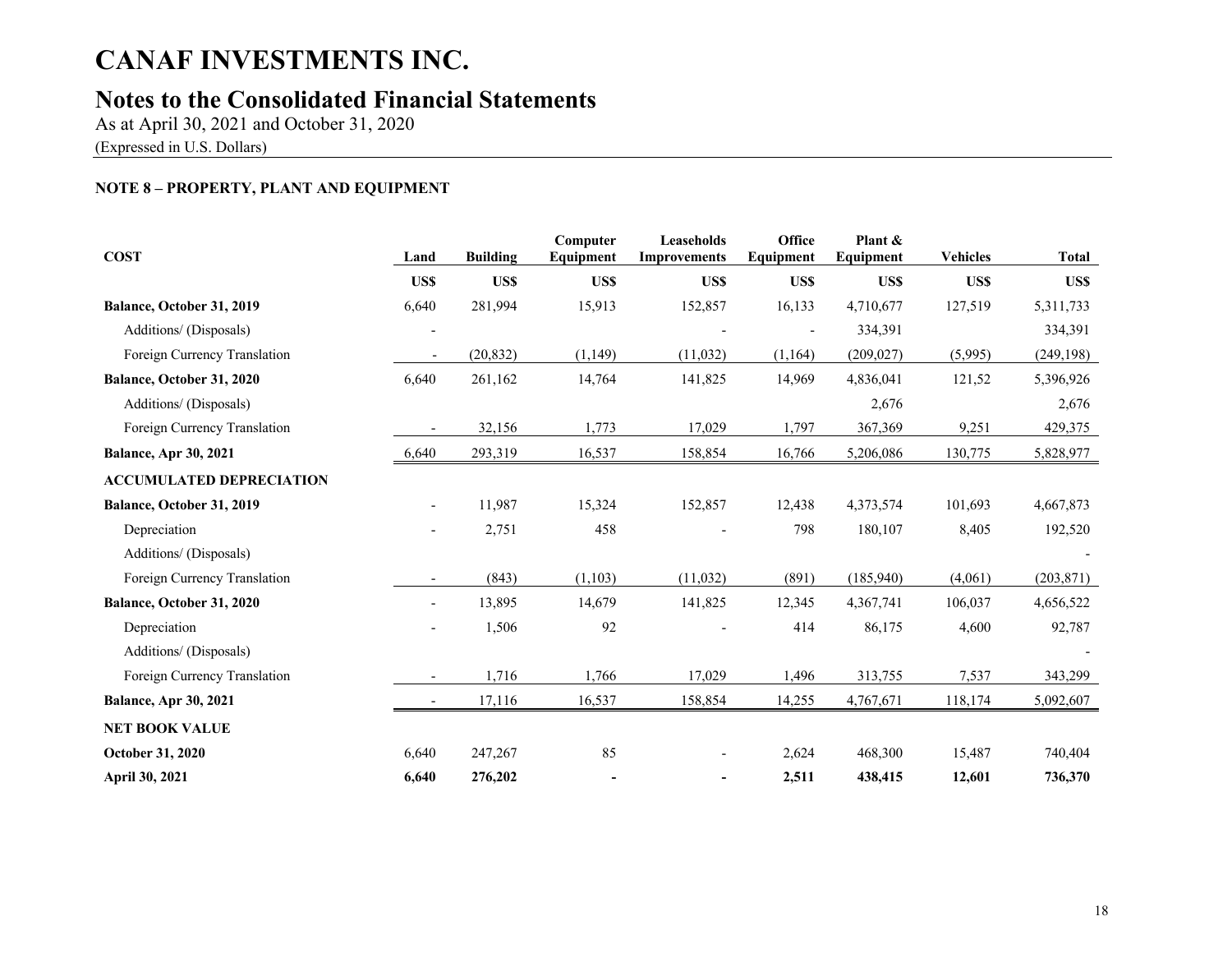# **Notes to the Consolidated Financial Statements**

As at April 30, 2021 and October 31, 2020 (Expressed in U.S. Dollars)

### **NOTE 9 – TRADE AND OTHER PAYABLES**

|                   | Apr 30, 2021 | Oct 31, 2020 |
|-------------------|--------------|--------------|
|                   | US\$         | US\$         |
| Trade Payables    | 1,105,370    | 1,052,447    |
| Payroll Payable   |              | 25,935       |
| Accrued Liability | 37.283       | 67.869       |
|                   | 1.142.652    | 1,146,251    |

### **NOTE 10 – SHARE CAPITAL**

The Company is authorized to issue an unlimited number of common shares without par value.

As at April 30, 2021, the Company had 47,426,195 common shares issued and outstanding as presented in the consolidated statements of changes in shareholders' equity.

There are no stock options and share purchase warrants outstanding as at April 30, 2021 and October 31, 2020.

### **NOTE 11 – RELATED PARTY TRANSACTIONS**

In addition to those transactions disclosed elsewhere in these consolidated financial statements, the Company incurred expenses to the following related parties:

All related party transactions were in the normal course of operations and were measured at the exchange value, which represented the amount of consideration established and agreed to by the related parties.

|                             |                                                                                                                               | <b>6 Months Ended</b> |                |
|-----------------------------|-------------------------------------------------------------------------------------------------------------------------------|-----------------------|----------------|
|                             |                                                                                                                               | Apr 30<br>2021        | Apr 30<br>2020 |
| <b>Services</b>             | Party                                                                                                                         | US\$                  | US\$           |
| CFO and Director            | Professional fees for financial administration and<br>management services<br>Consulting fees for financial administration and | 12,773                | 11,719         |
| Chairman and Director       | management services                                                                                                           | 4,077                 | 2,909          |
| President, CEO and Director | President, CEO and director of the Corporation                                                                                | 40,173                | 37,308         |
| Company Secretary           | Professional fees for administration and<br>management services<br>Directors fees for administration and                      | 2,673                 |                |
| <b>Directors</b>            | management services in relation to the<br>Company's coal processing business in South                                         |                       |                |
|                             | Africa                                                                                                                        | 35,509                | 45,619         |
| Director                    | Consulting fees                                                                                                               | 9,112                 | 12,476         |
|                             |                                                                                                                               | 95,204                | 97,555         |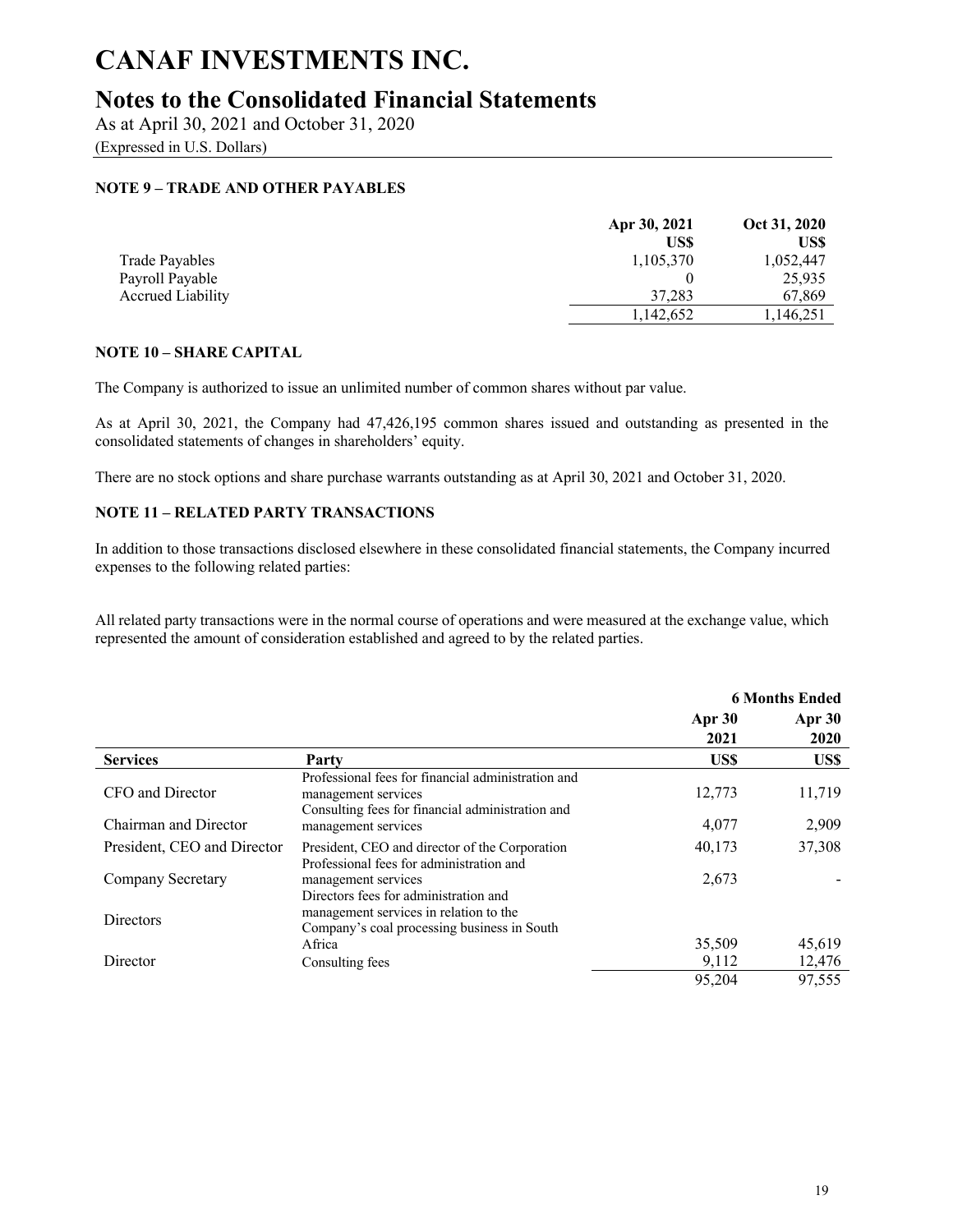# **Notes to the Consolidated Financial Statements**

As at April 30, 2021 and October 31, 2020 (Expressed in U.S. Dollars)

## **NOTE 12 – SUPPLEMENTAL CASH FLOW INFORMATION**

## **a) Change in Non-Cash Working Capital Accounts**

|                                 | Apr 30<br>2021 | <b>Oct 31</b><br>2020 |
|---------------------------------|----------------|-----------------------|
|                                 | US\$           | US\$                  |
| <b>Trade Receivables</b>        | (35,610)       | 884,162               |
| Sales Tax Receivable            | (26,201)       | 62,640                |
| Inventories                     | (3,421)        | (1,425)               |
| Prepaid Expense and Deposits    | 2,429          | (413)                 |
| Trade and Other Payables        | (129, 657)     | (162,989)             |
| Income Taxes Payable/(Deferred) | 91,582         | 568,600               |
|                                 | (100, 878)     | 1,350,576             |
| b)<br><b>Other Items</b>        |                |                       |
| <b>Interest Paid</b>            | $\theta$       | $\mathbf{0}$          |
| Interest Received               | 41,963         | 77,946                |
| Income Tax Paid                 | (66,901)       | 258,813               |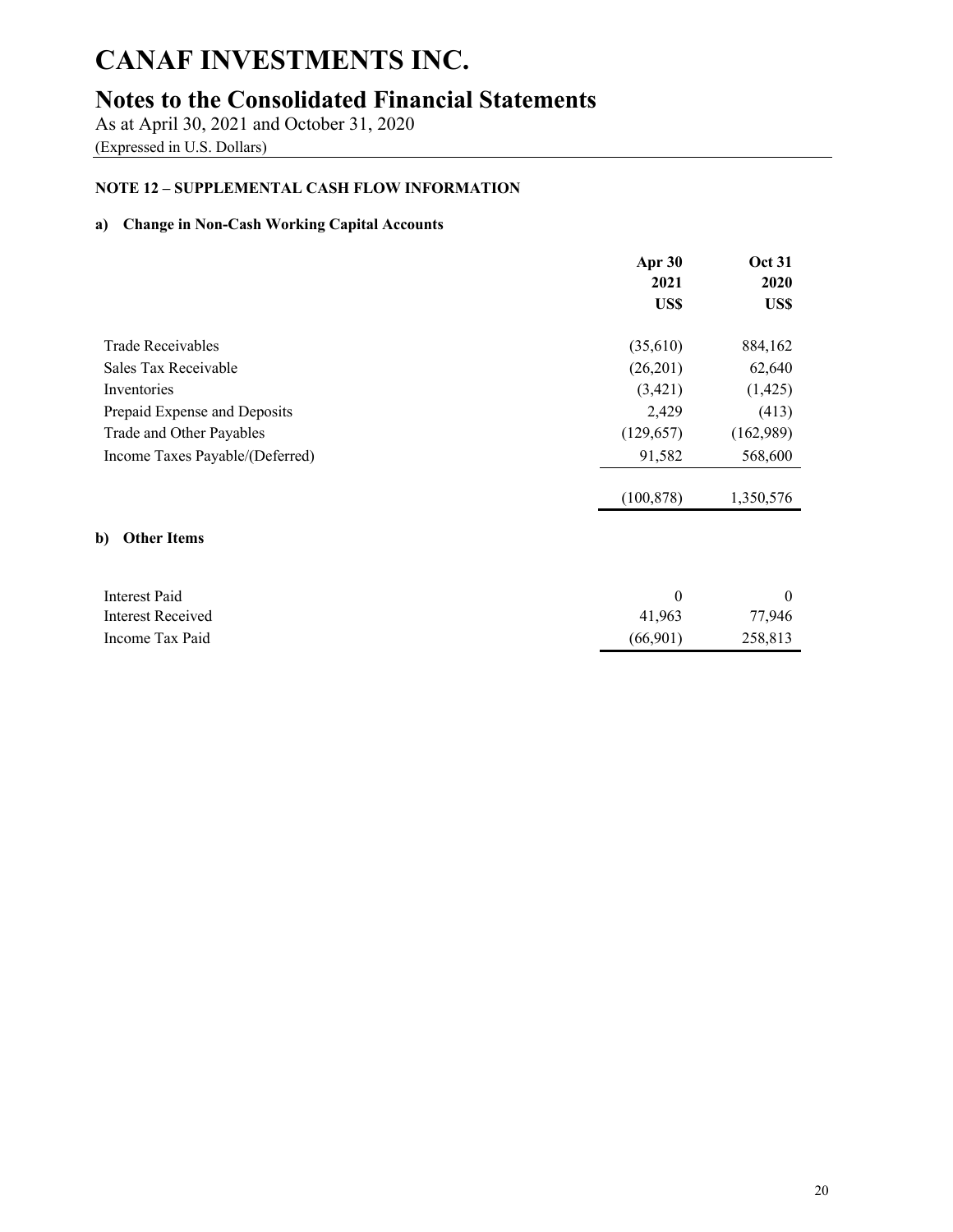# **Notes to the Consolidated Financial Statements**

As at April 30, 2021 and October 31, 2020

(Expressed in U.S. Dollars)

### **NOTE 13 – COST OF SALES**

|                                         | <b>6 Months Ended</b> |            |
|-----------------------------------------|-----------------------|------------|
|                                         | Apr 30<br>Apr 30      |            |
|                                         | 2021                  | 2020       |
|                                         | US\$                  | US\$       |
| Inventories, Beginning of the Year      | 417,400               | 649,498    |
| Analysis Fees                           | 74                    | 2,804      |
| Depreciation                            | 91,280                | 104,611    |
| Electricity                             | 43,768                | 29,900     |
| Fuel, Oil and Lubricants                | 51,583                | 32,113     |
| Professional and Project Management Fee | 12,863                | 9,314      |
| <b>Medical Expenses</b>                 | 5,618                 | 3,579      |
| <b>Product Purchases</b>                | 4,834,449             | 3,987,522  |
| Protective Clothing                     | 6,957                 | 3,227      |
| Provident Fund                          | 11,144                | 8,240      |
| Machinery Rental                        | 30,929                | 55,737     |
| Repairs and Maintenance                 | 154,807               | 96,825     |
| Salaries and Benefits                   | 185,012               | 164,742    |
| Transportation                          | 87,080                | 212,129    |
| Inventories, End of the Quarter         | (380, 294)            | (438, 249) |
|                                         | 5,552,670             | 4,921,992  |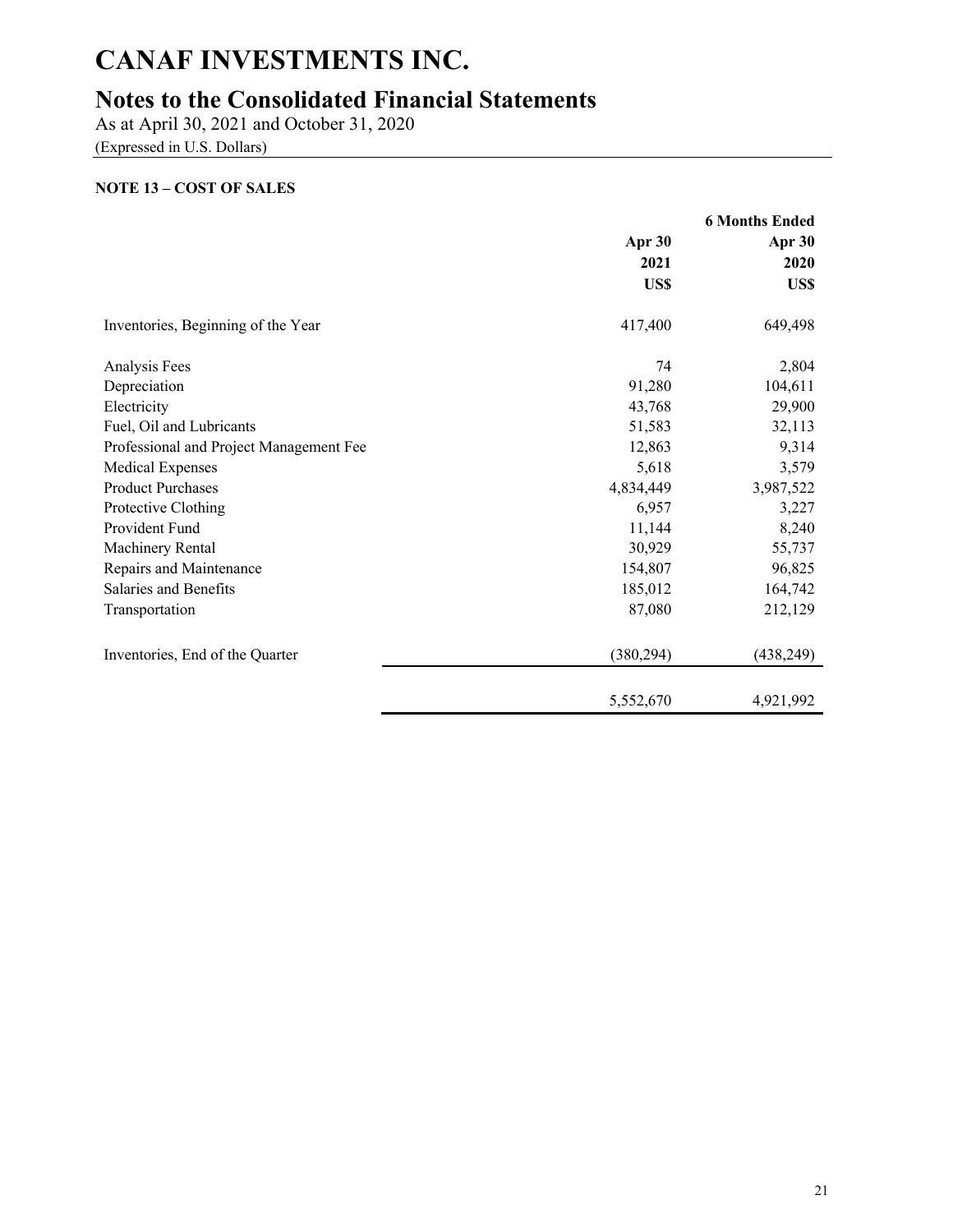# **Notes to the Consolidated Financial Statements**

As at April 30, 2021 and October 31, 2020 (Expressed in U.S. Dollars)

### **NOTE 14 – GENERAL AND ADMINISTRATIVE EXPENSES**

|                                        |          | <b>6 Months Ended</b>  |
|----------------------------------------|----------|------------------------|
|                                        | 2021     | April 30, 2021<br>2020 |
|                                        | US\$     | US\$                   |
| Bank Charges and Interest              | 3,152    | 13,611                 |
| <b>Consulting Fees</b>                 | 49,285   | 49,784                 |
| <b>Management Fees</b>                 | 30,090   | 44,975                 |
| Directors Incentives                   | 20,407   | 8,367                  |
| Office, Insurance and Sundry           | 32,351   | 27,904                 |
| Professional Fees                      | 52,441   | 57,692                 |
| Promotion                              | 1,157    | 521                    |
| Telephone                              | 4,934    | 4,270                  |
| Transfer Agent and Filing Fees         | 8,500    | 6,970                  |
| Travel                                 | 12,624   | 15,666                 |
| <b>Bad Debt</b>                        |          | 1,202                  |
| Broad-Based Black Economic Empowerment | 39,243   | 20,526                 |
|                                        | 254,184  | 251,490                |
| Foreign Exchange gain                  | (7,229)  | 8,414                  |
| <b>Finance Costs</b>                   |          |                        |
| <b>Expenses</b>                        | 246,954  | 259,904                |
| Interest Income                        | (82,095) | (76, 817)              |
| Other Income                           | (24,081) | (9,528)                |
|                                        | 140,778  | 173,559                |

### **NOTE 15 – ECONOMIC DEPENDENCE**

Sales from the Company's South African coal processing business are substantially derived from a very few customers and as a result, the Company is economically dependent on these customers. The Company's exposure to credit risk is limited to the carrying value of its accounts receivable. As at April 30, 2021, trade receivables of US\$1,489,059 were due from these customers and were collected subsequent to quarter end.

### **NOTE 16 – COMMITMENT**

The Company has an agreement to lease premises for its coal processing plant in South Africa for a term of ten years, expiring on December 31, 2020, with a monthly rent of Rand 35,000 (US\$2,156). After lease expiry in December 31, 2020, the Company is operating under the same terms as the expired lease with an effective notice period of 60 days. Negotiations toward a long-term lease extension have not yet been formalized.

In June 2021 the Corporation secured a further land tenure for Quantum. The agreement allows for a due diligence period seven weeks until 31 July 2021 and the term of the lease is for five years, with an option to extend for a further four years and nine months.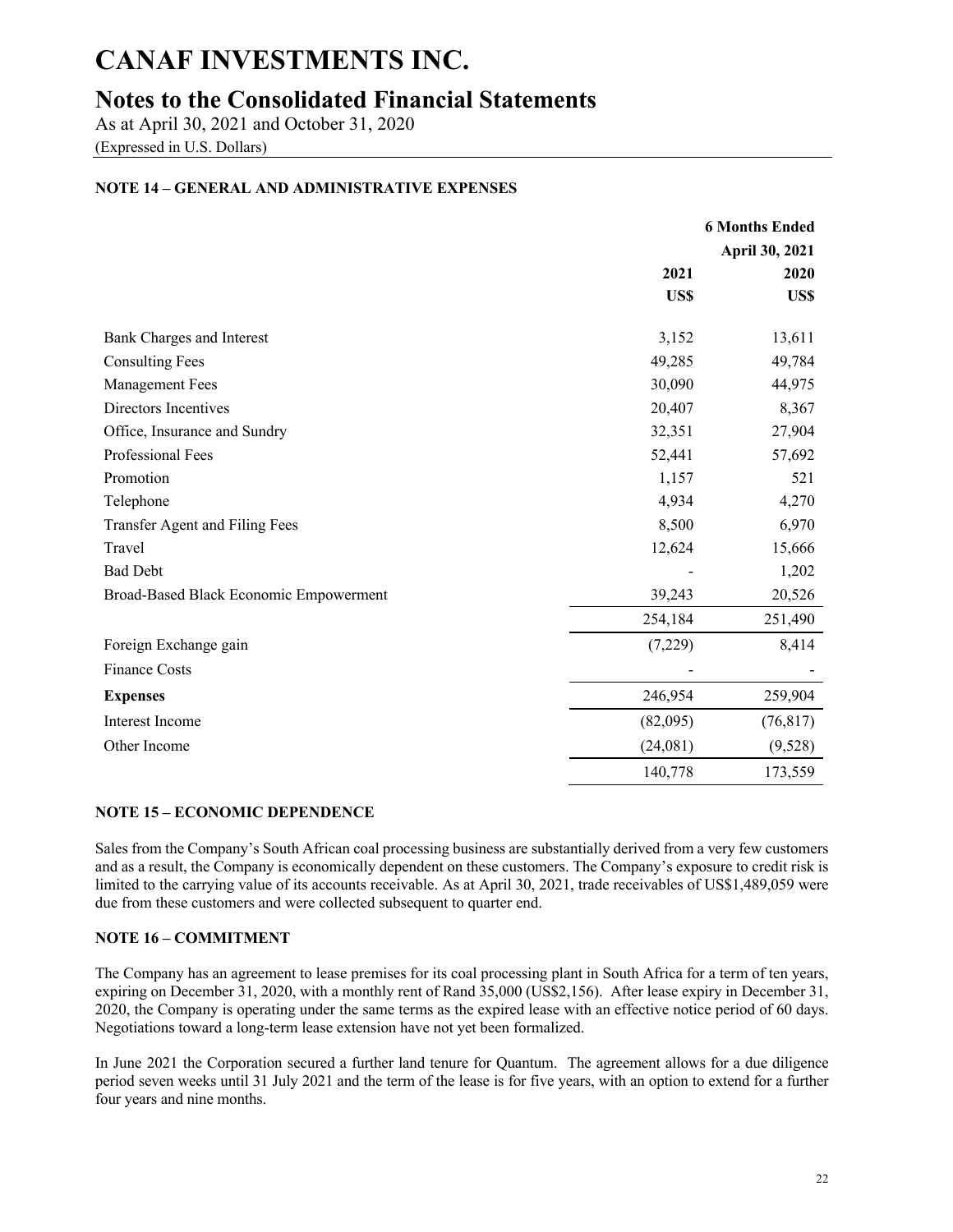# **Notes to the Consolidated Financial Statements**

As at April 30, 2021 and October 31, 2020

(Expressed in U.S. Dollars)

## **NOTE 17 – SEGMENT INFORMATION**

The Company operates in two reportable operating segments: the head office operations in Canada and the coal processing business in South Africa.

|                                        |            |                     | <b>6 Months Ended</b><br>Apr 30, 2021  |
|----------------------------------------|------------|---------------------|----------------------------------------|
|                                        | Canada     | <b>South Africa</b> | <b>Total</b>                           |
|                                        | US\$       | US\$                | US\$                                   |
| Apr 30 2021                            |            |                     |                                        |
| Net (Loss) Income for the Period       | (115, 436) | 555,642             | 440,206                                |
| Revenues (Note 16)                     |            | 6,292,558           | 6,292,558                              |
| Gross Profit                           |            | 739,888             | 739,888                                |
| Depreciation                           |            | 92,786              | 92,786                                 |
| <b>Interest Expense</b>                |            |                     |                                        |
| Current Income Tax Expense             |            | (158,904)           | (158,904)                              |
| <b>Current Assets</b>                  | 132,845    | 4,519,039           | 4,651,883                              |
| Property, Plant and Equipment (Note 7) |            | 736,370             | 736,370                                |
| <b>Interest Bearing Borrowings</b>     |            | 1,226,060           | 1,226,060                              |
| <b>Intangible Assets</b>               |            | 1                   | 1                                      |
| <b>Total Assets</b>                    | 132,845    | 6,481,469           | 6,614,314                              |
|                                        |            |                     |                                        |
|                                        |            |                     | <b>12 Months Ended</b><br>Oct 31, 2020 |
|                                        | Canada     | <b>South Africa</b> | <b>Total</b>                           |
|                                        | US\$       | US\$                | US\$                                   |
| Oct 31 2020                            |            |                     |                                        |
| Net (Loss) Income for the Period       | (266, 048) | 1,163,461           | 897,413                                |
| Revenues (Note 16)                     |            | 13,541,667          | 13,541,667                             |
| Gross Profit                           |            |                     |                                        |
|                                        |            | 1,610,134           | 1,610,134                              |
| Depreciation                           |            | 192,520             | 192,520                                |
| <b>Interest Expense</b>                |            |                     |                                        |
| Current Income Tax Expense             |            | (351,091)           | (351,091)                              |
| <b>Current Assets</b>                  | 133,770    | 3,649,878           | 3,783,649                              |
| Property, Plant and Equipment (Note 7) |            | 740,404             | 740,404                                |
| <b>Interest Bearing Borrowings</b>     |            | 1,055,996           | 1,055,996                              |
| Intangible Assets                      |            |                     |                                        |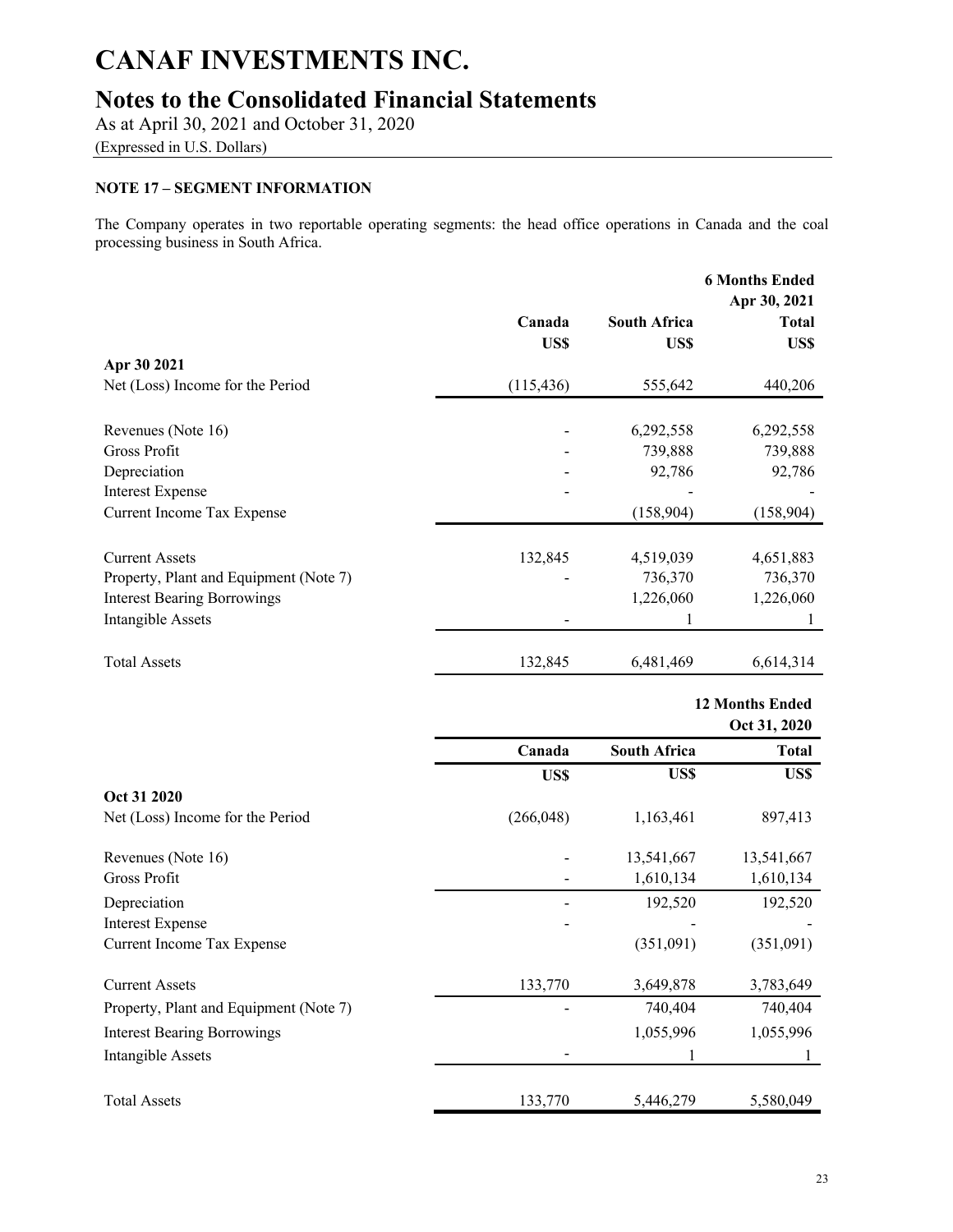# **Notes to the Consolidated Financial Statements**

As at April 30, 2021 and October 31, 2020

(Expressed in U.S. Dollars)

## **NOTE 18 – CAPITAL RISK MANAGEMENT**

The Company's objectives in managing its capital are to ensure adequate resources are available to fund its coal processing business in South Africa, to seek out and acquire new projects of merit, and to safeguard its ability to continue as a going concern. The Company manages its share capital as capital, which as at April 30, 2021, totaled US\$8,079,463 (October 31, 2020 – US\$8,079,463).

The Company manages its capital structure in a manner that provides sufficient funding for operational and capital expenditure activities. Funds are secured through the sale of calcine in South Africa and, when necessary, through debt funding or equity capital raised by means of private placements. There can be no assurances that the Company will be able to obtain debt or equity capital in the case of operating cash deficits.

The Company may, from time to time, invest capital that is surplus to immediate operational needs in short-term, liquid, and highly rated financial instruments held with major financial institutions, or in marketable securities. The Company may also, from time to time, enter into forward foreign exchange and commodity price contracts to hedge a portion of its exposure to movements in foreign exchange and commodity prices.

The Company has no externally imposed capital requirements and has not paid or declared any dividends since the date of incorporation, nor are any contemplated in the foreseeable future. There were no changes in the Company's approach to capital management during the quarter ended April 30, 2021.

### **NOTE 19 – FINANCIAL RISK MANAGEMENT OBJECTIVES AND POLICIES**

The Company is exposed to various risks in relation to financial instruments. The Company's financial assets and liabilities by category are summarized in Note 2(o). The Company's risk management is coordinated at its head office in Canada in close co-operation with the board of directors and focuses on actively securing the Company's short to medium-term cash flows and raising finances for the Company's capital expenditure program. The Company does not actively engage in the trading of financial assets for speculative purposes. The most significant financial risks to which the Company is exposed are described below.

### **a) Foreign Currency Risk**

Foreign exchange risk arises because of fluctuations in exchange rates. The Company conducts a significant portion of its business activities in foreign currencies. The Company's subsidiaries, principally located in South Africa, routinely transact in the local currency, exposing the Company to potential foreign exchange risk in its financial position and cash flows.

The assets, liabilities, revenue, and expenses that are denominated in foreign currencies will be affected by changes in the exchange rate between the United States dollar and these foreign currencies. The Company has outstanding debt obligations that are payable in South African Rand. The Company does not currently use financial instruments to mitigate this risk.

### **b) Credit Risk**

Credit risk is the risk of loss associated with a counterparty's inability to fulfill its payment obligations. The Company limits its exposure to credit loss for cash by placing its cash with high quality financial institutions and for trade receivables by performing standard credit checks. The credit risk for cash and trade receivables is considered negligible since the counterparties are reputable banks with high quality external credit ratings and customers with no history of default.

The Company has credit risk exposure related to its economic dependence on a very few customers for its calcine sales (Note 15). The Company has assessed its exposure to credit risk and has determined that no significant risk exists from these concentrations of credit.